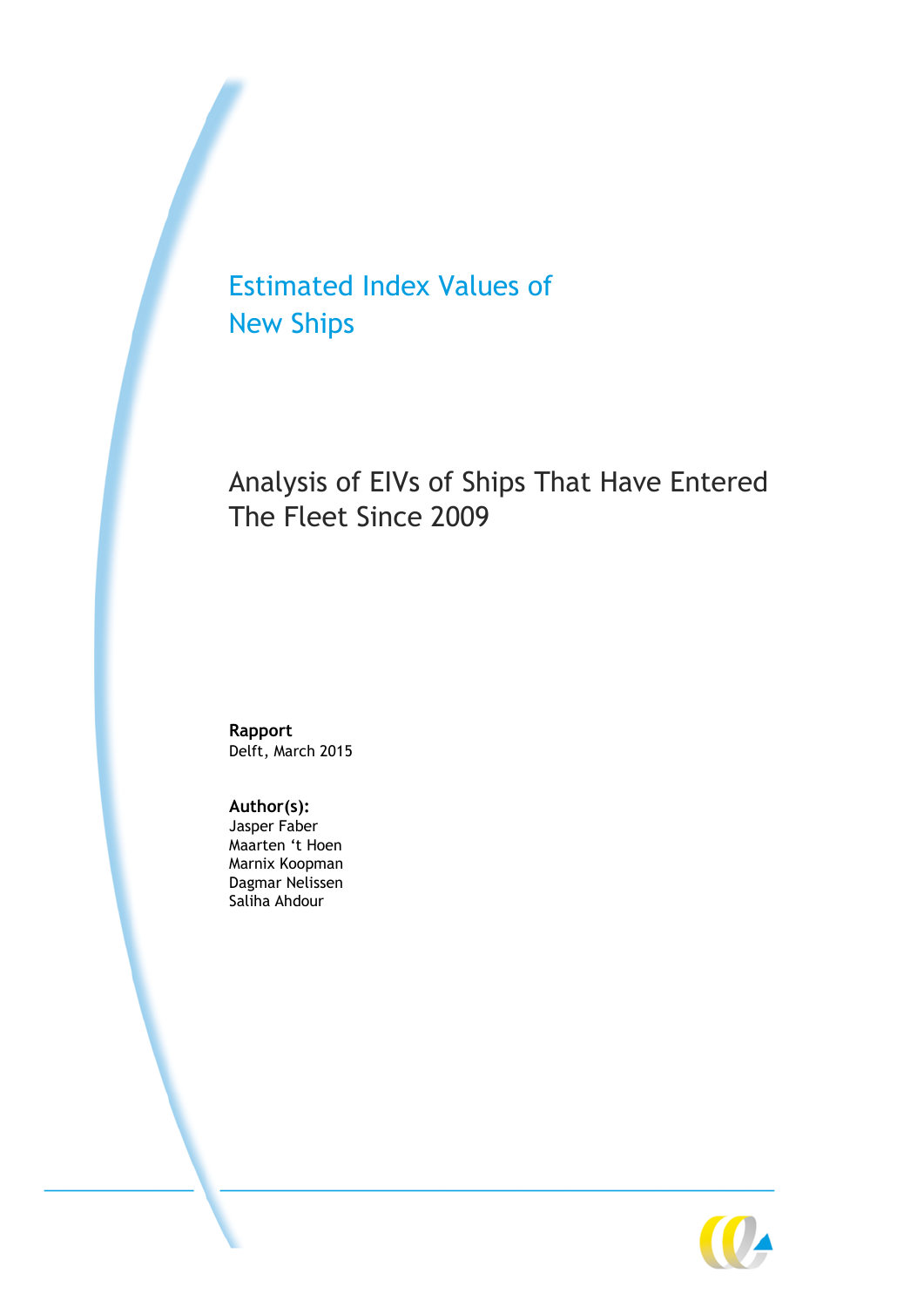## Publication Data

#### **Bibliographical data:**

**Jasper Faber, Maarten 't Hoen, Marnix Koopman, Dagmar Nelissen, Saliha Ahdour Estimated Index Values of New Ships Analysis of EIVs of Ships That Have Entered The Fleet Since 2009 Delft, CE Delft, March 2015**

**Ships / Energy efficiency / Innovation / Regulation / Standards FT: Design**

**Publication code: 15.7E50.14**

**CE publications are available fro[mwww.cedelft.eu](http://www.cedelft.eu/)**

**Commissioned by: Seas At Risk and Transport & Environment. Further information on this study can be obtained from the contact person, Jasper Faber.**

**© copyright, CE Delft, Delft**

#### **CE Delft**

**Committed to the Environment**

Through its independent research and consultancy work CE Delft is helping build a sustainable world. In the fields of energy, transport and resources our expertise is leading-edge. With our wealth of know-how on technologies, policies and economic issues we support government agencies, NGOs and industries in pursuit of structural change. For 35 years now, the skills and enthusiasm of CE Delft's staff have been devoted to achieving this mission.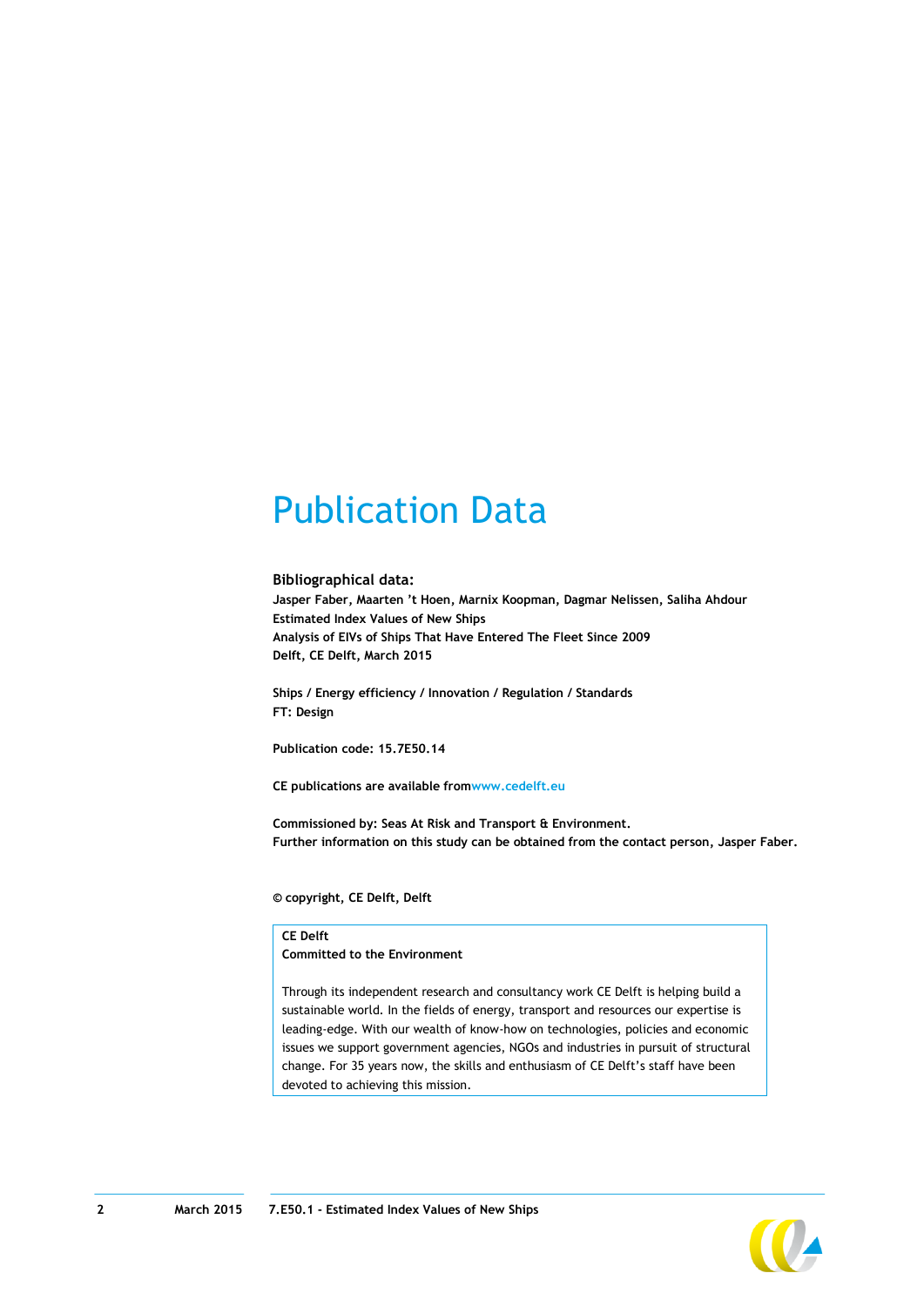## Preface

This study has been commissioned by Transport & Environment and Seas at Risk. We have presented preliminary findings to a number of people from shipping industries in May 2013 and later at the 67<sup>th</sup> session of the Marine Environment Protection Committee (MEPC) of the International Maritime Organisation (IMO) in October 2014. We thank the participants at those meetings for comments received. If, despite their valuable comments, errors remain, they can only be attributed to us.

The authors

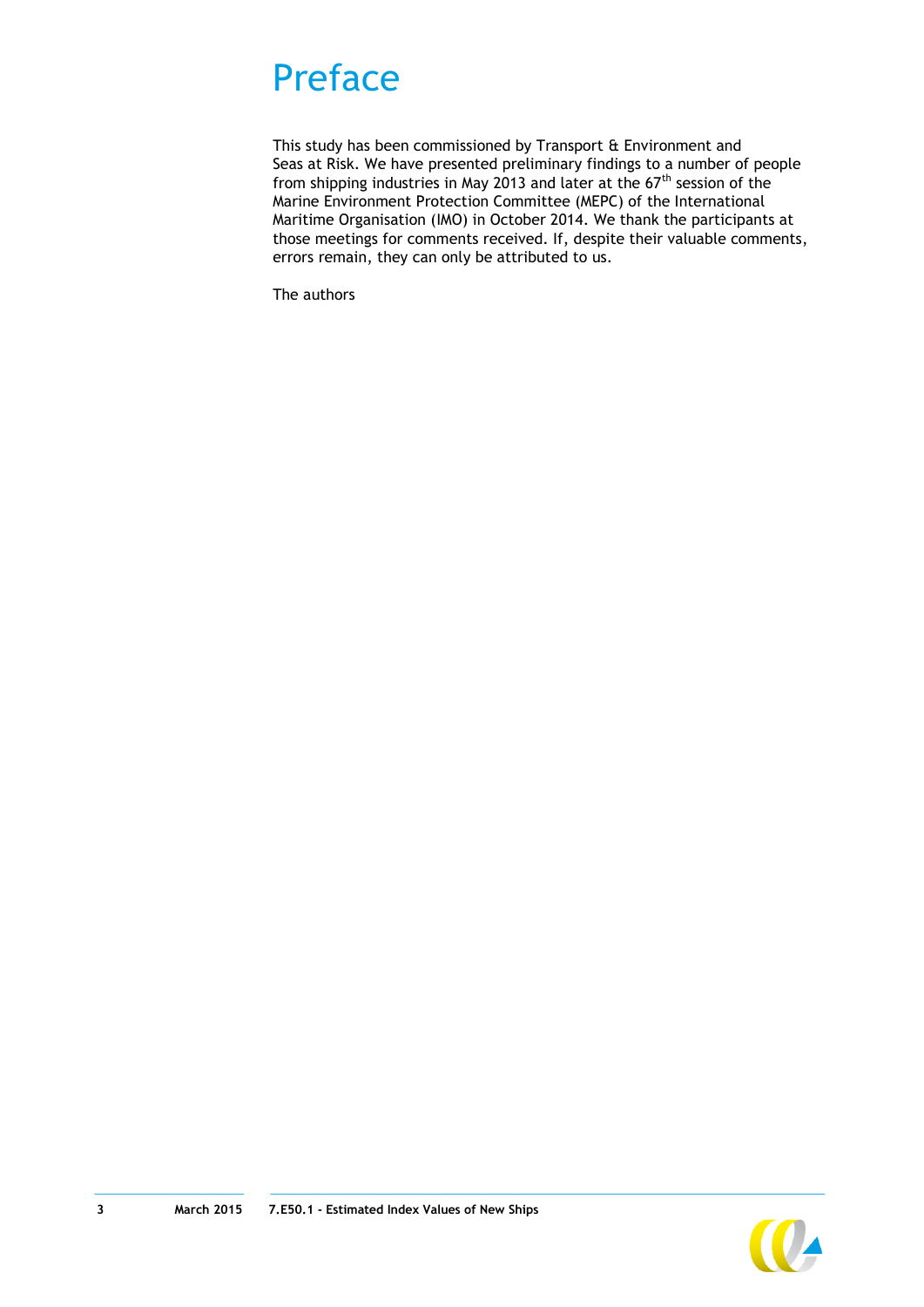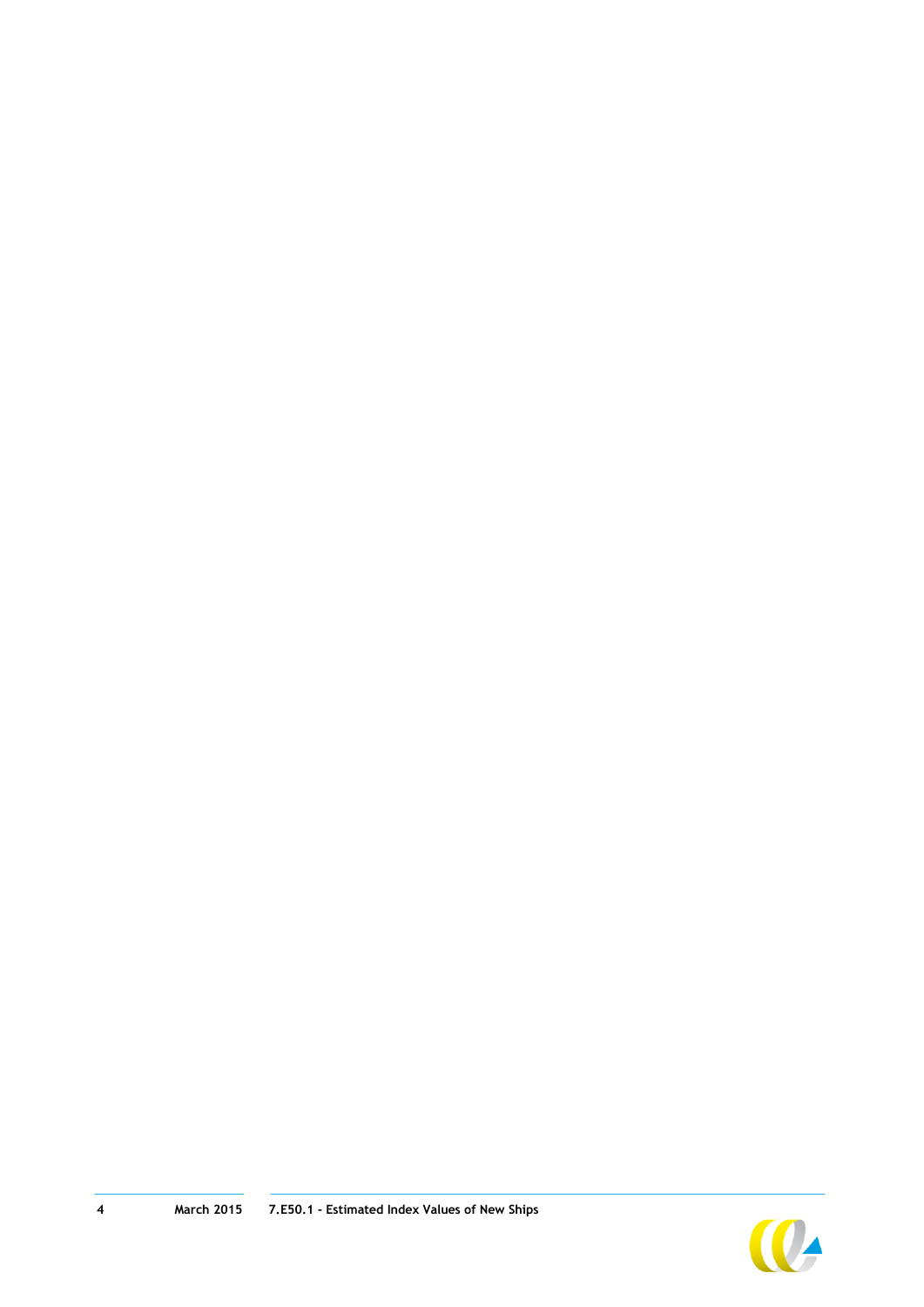## **Contents**

|                         | <b>Summary</b>                                               | $\overline{7}$ |
|-------------------------|--------------------------------------------------------------|----------------|
| 1                       | <b>Introduction</b>                                          | 9              |
| 1.1                     | Policy context                                               | 9              |
| 1.2                     | Objective of the study                                       | 9              |
| 1.3                     | Methodology of the study                                     | 10             |
| 1.4                     | Scope of the study<br>Outline                                | 11<br>11       |
| 1.5                     |                                                              |                |
| $\mathbf{2}$            | The relation between EEDI and EIV                            | 13             |
| 2.1                     | Matching ships from Clarksons Register and IMO EEDI database | 13             |
| 2.2                     | Correlation between EEDI and EIV                             | 13             |
| $\mathbf{3}$            | Design efficiency of ships 2009-2014                         | 15             |
| 3.1                     | <b>Bulkers</b>                                               | 15             |
| 3.2                     | Containerships                                               | 18             |
| 3.3                     | <b>Tankers</b>                                               | 20             |
| 3.4                     | <b>Gas Carriers</b>                                          | 22             |
| 3.5                     | <b>General Cargo Carriers</b>                                | 24             |
| 3.6                     | <b>Combination Carriers</b>                                  | 25             |
| 3.7                     | Adjustment of the results for specific fuel consumption      | 26             |
| $\overline{\mathbf{4}}$ | <b>Conclusions</b>                                           | 29             |
| 5                       | <b>Bibliography</b>                                          | 31             |
| Annex A                 | <b>Data</b>                                                  | 33             |
| <b>Annex B</b>          | Analytics for bulkers, tankers, containerships based on SOFC | 35             |

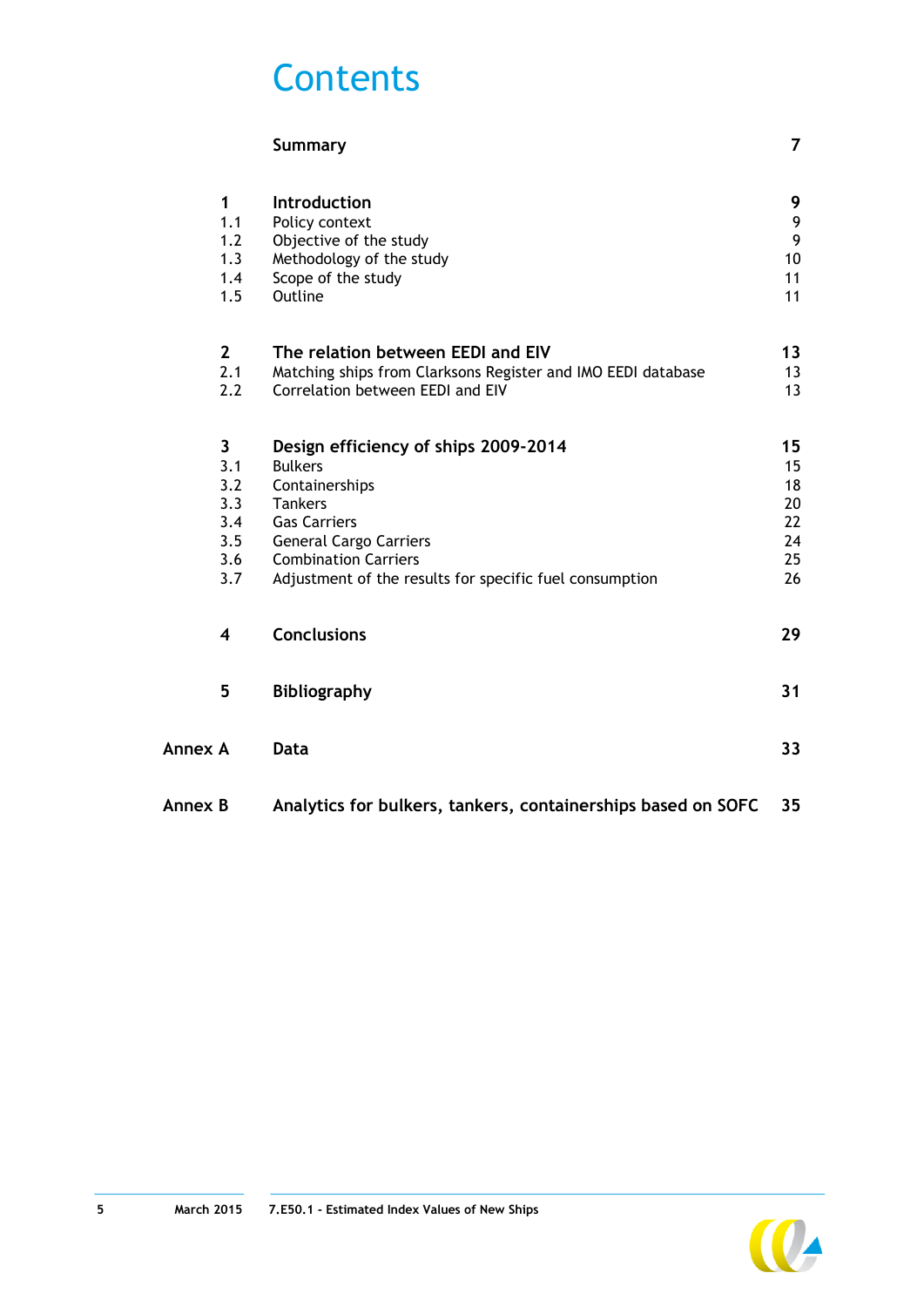<span id="page-5-0"></span>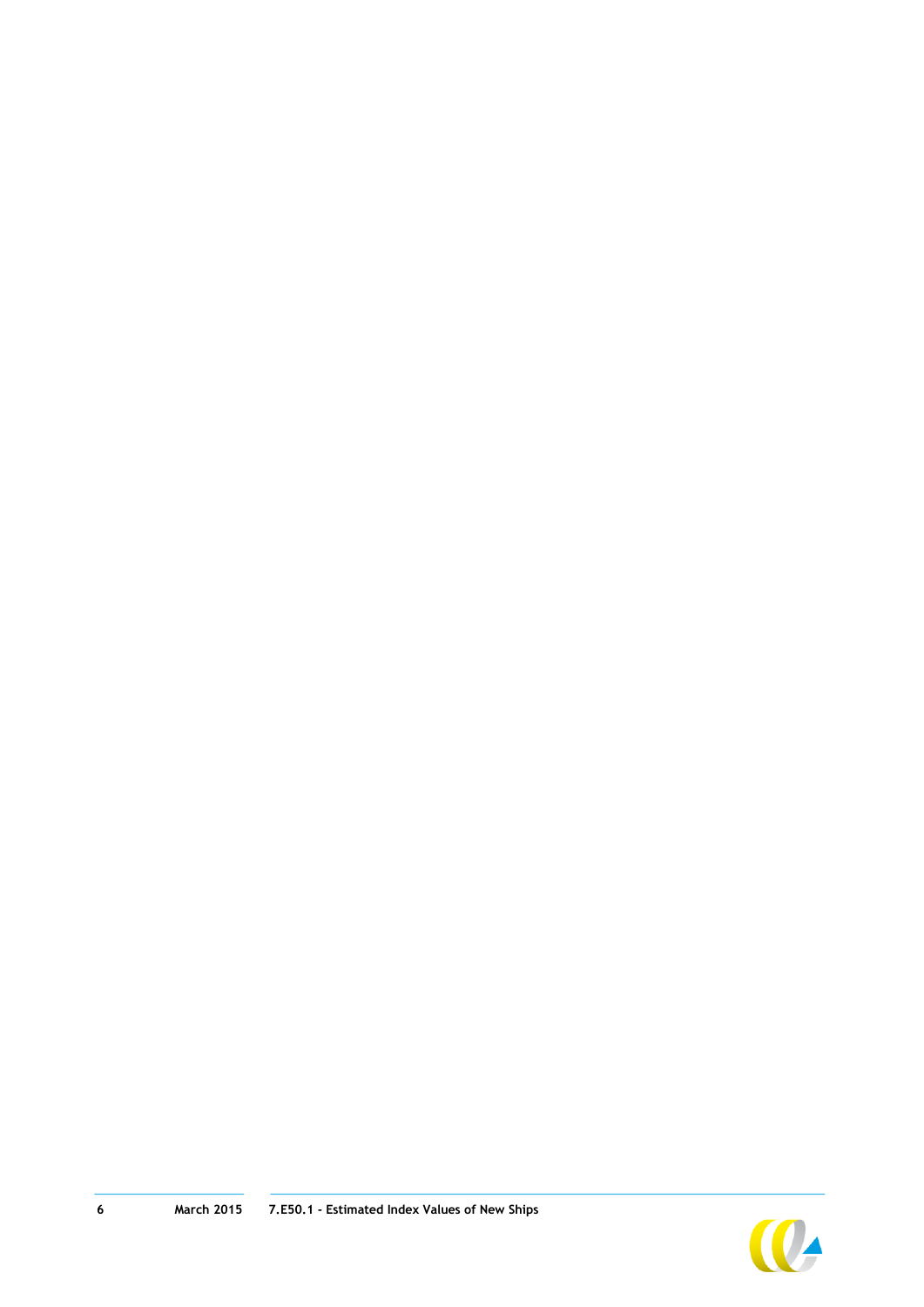## Summary

As of January  $1^{st}$  2013, all new ships have to meet a minimum value for their Energy Efficiency Design Index (EEDI). The EEDI value ships have to meet is a function of ship type and size of the ship. It is based on an empirical regression line of the efficiency of ships built between 1999 and 2009 which is called the reference line. The reference lines were calculated using publicly available data to construct a simplified version of the EEDI called the Estimated Index Value (EIV).

There is little publicly available information on how the design efficiency of ships that have entered the fleet since 2009 has developed. The IMO has published the EEDI of a limited number of ships launched since 2012, but the sample of ships is small and the time period limited. The published data show clearly, however, that EIVs and EEDIs of ships are well correlated.

This report analyses the EIV of over 9,000 new ships that have entered the fleet between January 2009 and July 2014. By way of an example, [Figure 1](#page-6-0) shows the analysis for container ships. Their design efficiency has improved considerably between 2009 and 2014. In 2013 and 2014, approximately 90% of new container ships had EIVs below the reference line.



<span id="page-6-0"></span>**Figure 1 EIVs of Containerships built in 2009-2014**

The detailed analysis of ship types shows many ships have an EIV 10% or more below the reference line. This is the case for about a fifth of tankers, gas carriers and combination carriers, over a quarter of bulk carriers, and over three quarters of container ships and general cargo ships that have entered the fleet since 2013. Taking into account that the EIV is an overestimation of the EEDI, this result suggests many ships already exceed the EEDI required from 2015.

The EIV improvements have, for a number of ship categories, coincided with increases in average design speed and decreases in main engine power. This suggests that hull or propulsion efficiency has been improved. These findings also suggest that, if design speeds were kept constant, even larger improvements in design efficiency would have been possible.

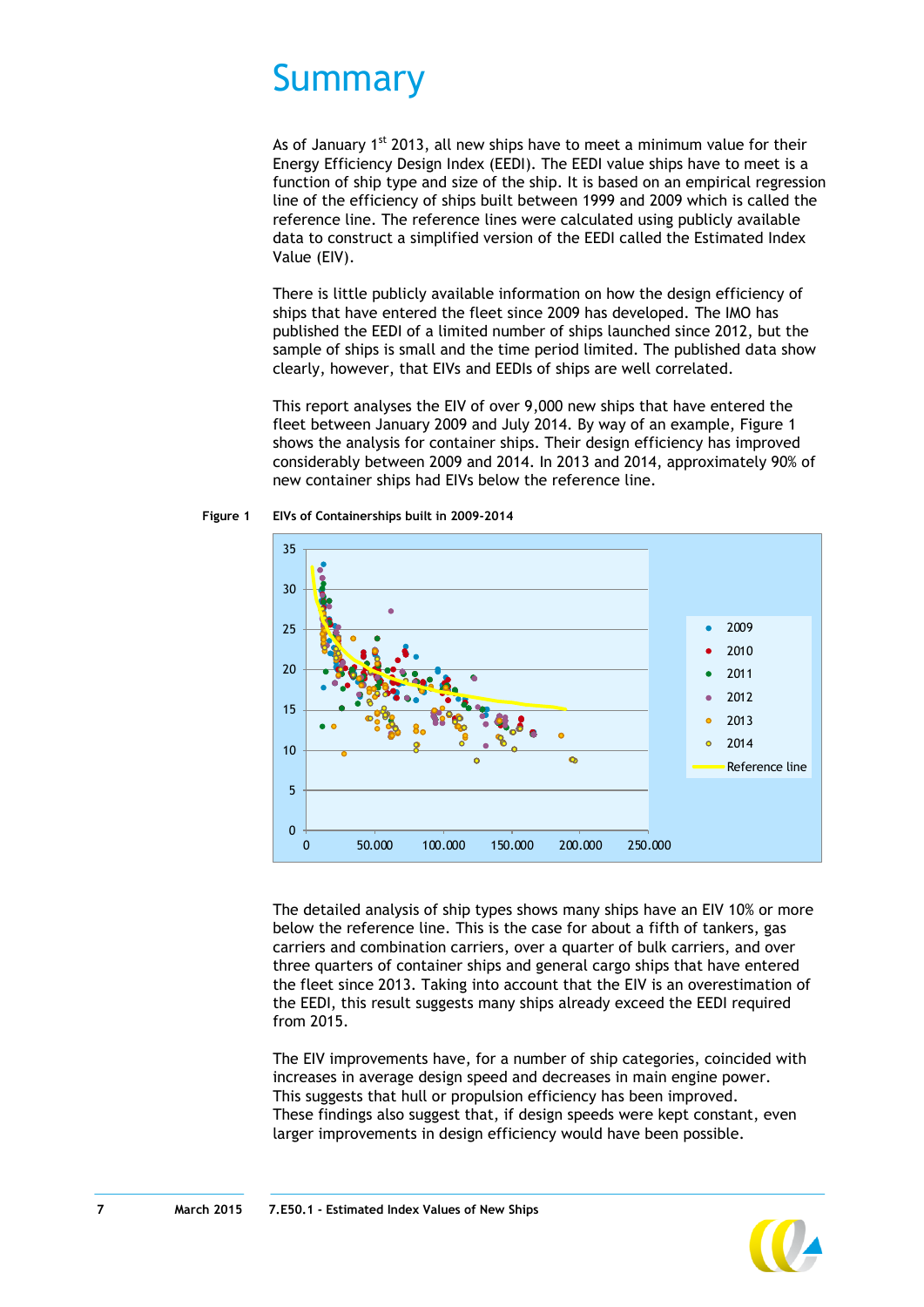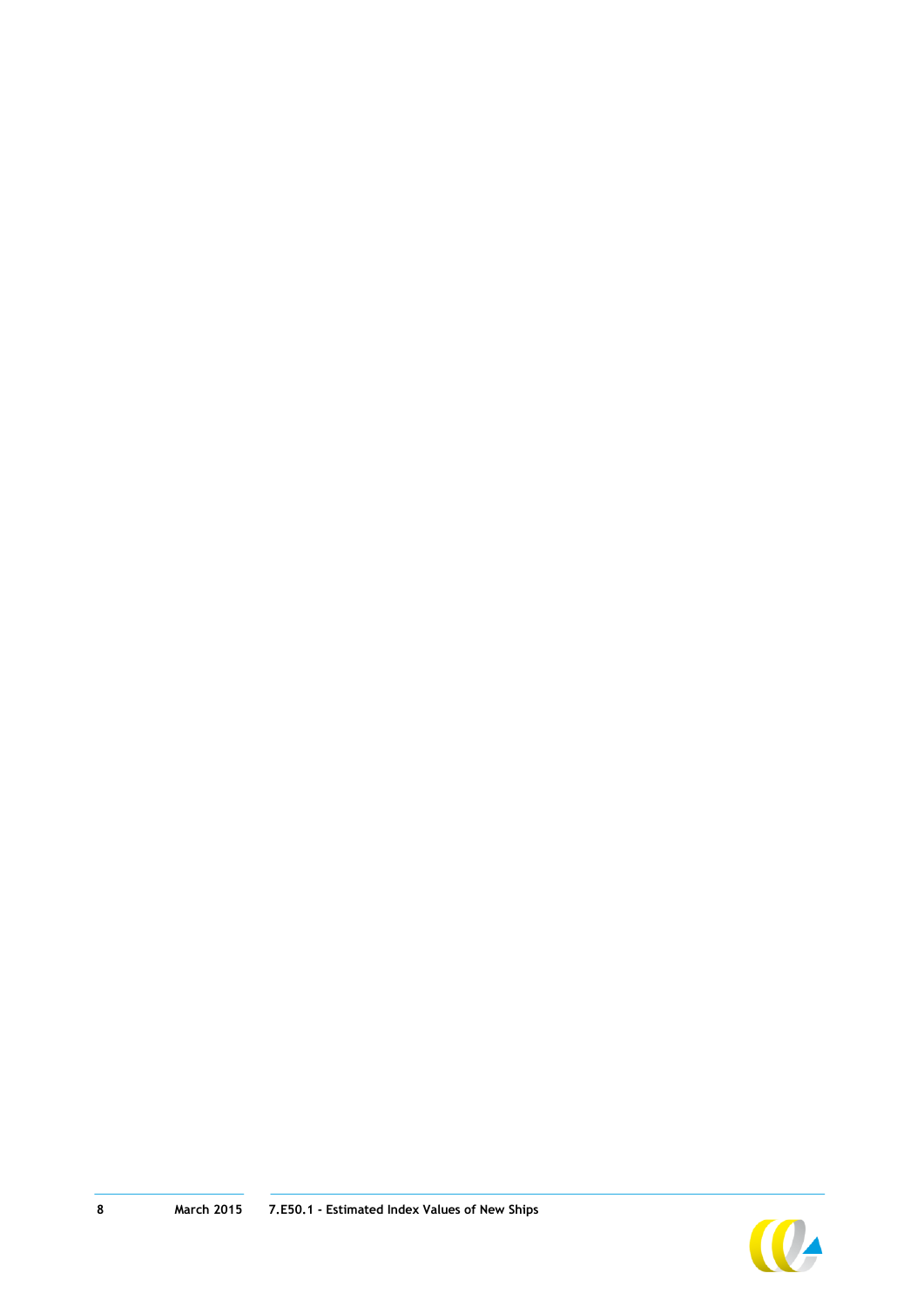# <span id="page-8-0"></span>**Introduction**

#### <span id="page-8-1"></span>**1.1 Policy context**

As of January 1<sup>st</sup> 2013, all new ships have to meet a minimum value for their Energy Efficiency Design Index (EEDI). The EEDI is a measure of a ship's efficiency under standardized conditions, expressed by the amount of  $CO<sub>2</sub>$  emissions per tonne-mile.

The EEDI value ships have to meet is a function of ship type and size of the ship. It is based on an empirical regression line of the efficiency of ships built between 1999 and 2009 which is called the reference line. The reference lines were calculated by the IMO using publicly available data to construct a simplified version of the EEDI called the Estimated Index Value (EIV).

For 2013 and 2014, the EEDI of new ships cannot exceed the reference line; between 2015 and 2019, ships need to have an EEDI that is at least 10% better than the reference line and this improvement is set to increase over time up to 30% after 2025. Small ships are either exempted or have a relaxed stringency requirement.

MEPC 67 decided to conduct a 2015 review of the status of technological developments relevant to implementing phase 2 of the EEDI regulation as required under regulation 21.6 of MARPOL Annex VI.

In the past, there have been large changes in the efficiency of ships. However, they have not been well documented in terms relevant to the EEDI, except for one qualitative graph in the 2nd IMO GHG Study 2009 (Buhaug, et al., 2009). Economic logic would suggest that fuel prices have been a major driver of efficiency changes.

As fuel prices increased over the last decade and were projected to increase even further, there has presumably been an incentive to improve the energy efficiency of both new and existing ships. Discussions within the IMO regulatory framework on the curbing of GHG emissions of international maritime transport and the current economic crisis may have given added impetus to economize on fuel use.

#### <span id="page-8-2"></span>**1.2 Objective of the study**

The aim of this study is to analyse how the design efficiency of ships has changed over time. More specifically, this report answers the following questions:

- 1. What is the relationship between the EEDI and the EIV?
- 2. How has the EIV of ships that have entered the fleet since 2009 changed and how have changes in the EIV been achieved?

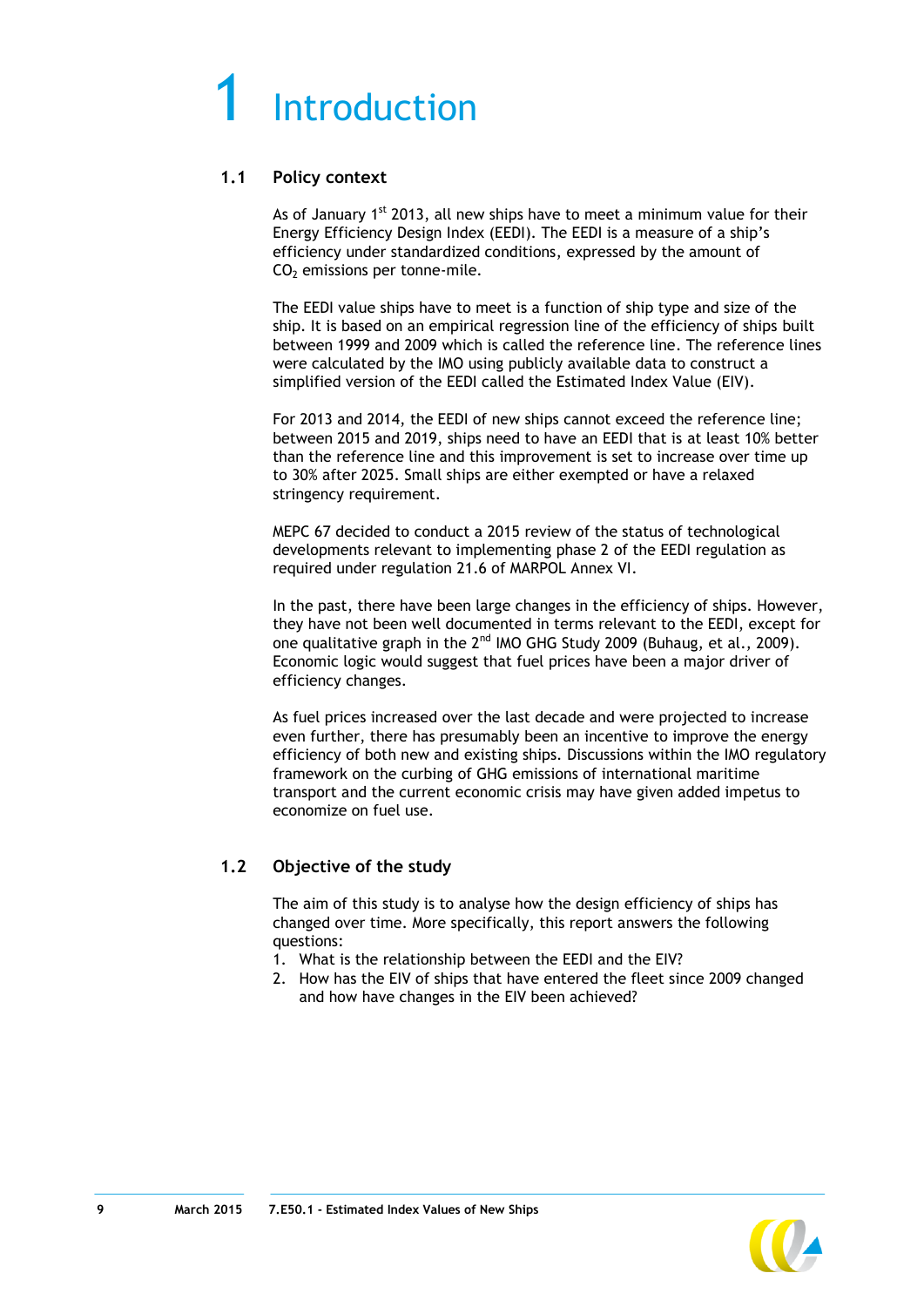#### <span id="page-9-0"></span>**1.3 Methodology of the study**

We calculate Estimated Index Values in conformity with resolution MEPC.215(63) (MEPC, 2012) EIVs should not be mistaken for EEDI scores. The EIV is more a measure of the design efficiency than of fuel efficiency of ships as there are a number of simplifying assumptions used in the calculation.

In line with resolution MEPC.215(63) (MEPC, 2012), the following assumptions have been made in calculating the EIV:

- 1. The carbon emission factor is constant for all engines,
	- i.e. CF, ME = CF, AE = CF =  $3.1144$  g CO<sub>2</sub>/g fuel.
- 2. The specific fuel consumption for all ship types is constant for all main engines, i.e.  $SFC_{ME} = 190$  g/kWh.
- 3. P<sub>ME(i)</sub> is main engines power and is 75% of the total installed main power (MCRME(i)).
- 4. The specific fuel consumption for all ship types is constant for all auxiliary engines, i.e.  $SFC_{AF} = 215$  g/kWh.
- 5.  $P_{AE}$  is the auxiliary power and is calculated according to paragraphs 2.5.6.1 and 2.5.6.2 of the annex to MEPC.212(63).
- 6. No correction factors on ice class, voluntary structural enhancement, etc. are used.
- 7. Innovative mechanical energy efficiency technology, shaft motors and other innovative energy efficient technologies are all excluded from the calculation, i.e.  $P_{A\text{Eeff}} = 0$ ,  $P_{PTI} = 0$ ,  $P_{eff} = 0$ .

This results in the following formula:

$$
190 \cdot \sum_{i=1}^{NME} P_{MEi} + 215 \cdot P_{AE}
$$
  
Estimated Index Value = 3.1144 · 
$$
\frac{Capacity \cdot V_{ref}}{Capacity \cdot V_{ref}}
$$

Capacity is defined as 70% of dead weight tonnage (dwt) for containerships and 100% of dwt for other ship types.  $V_{ref}$  refers to design speed. In conformity with the reference line calculations (MEPC.215(63) (MEPC, 2012), only ships of 400 GT or above are included.

Reference line values have been calculated according to the guidelines set out in MEPC.203(62) Annex 19 (MEPC, 2011). Each ship type has a different reference line that is an exponential function of dwt. These functions are shown in [Table 1](#page-9-1) and in the graphs in the second chapter.

#### <span id="page-9-1"></span>**Table 1 Reference line value for different ship types**

| Ship type           | Reference line value           |
|---------------------|--------------------------------|
| <b>Bulker</b>       | 961.79*(dwt) <sup>-0.477</sup> |
| Gas carrier         | $1120^*(dwt)^{-0.456}$         |
| Tanker              | 1218.8*(dwt) $^{-0.488}$       |
| Container ship      | 174.22*(dwt) $^{-0.201}$       |
| General Cargo ship  | 107.48*(dwt)- $-0.216$         |
| Combination carrier | $1219*(dwt)^{-0.488}$          |

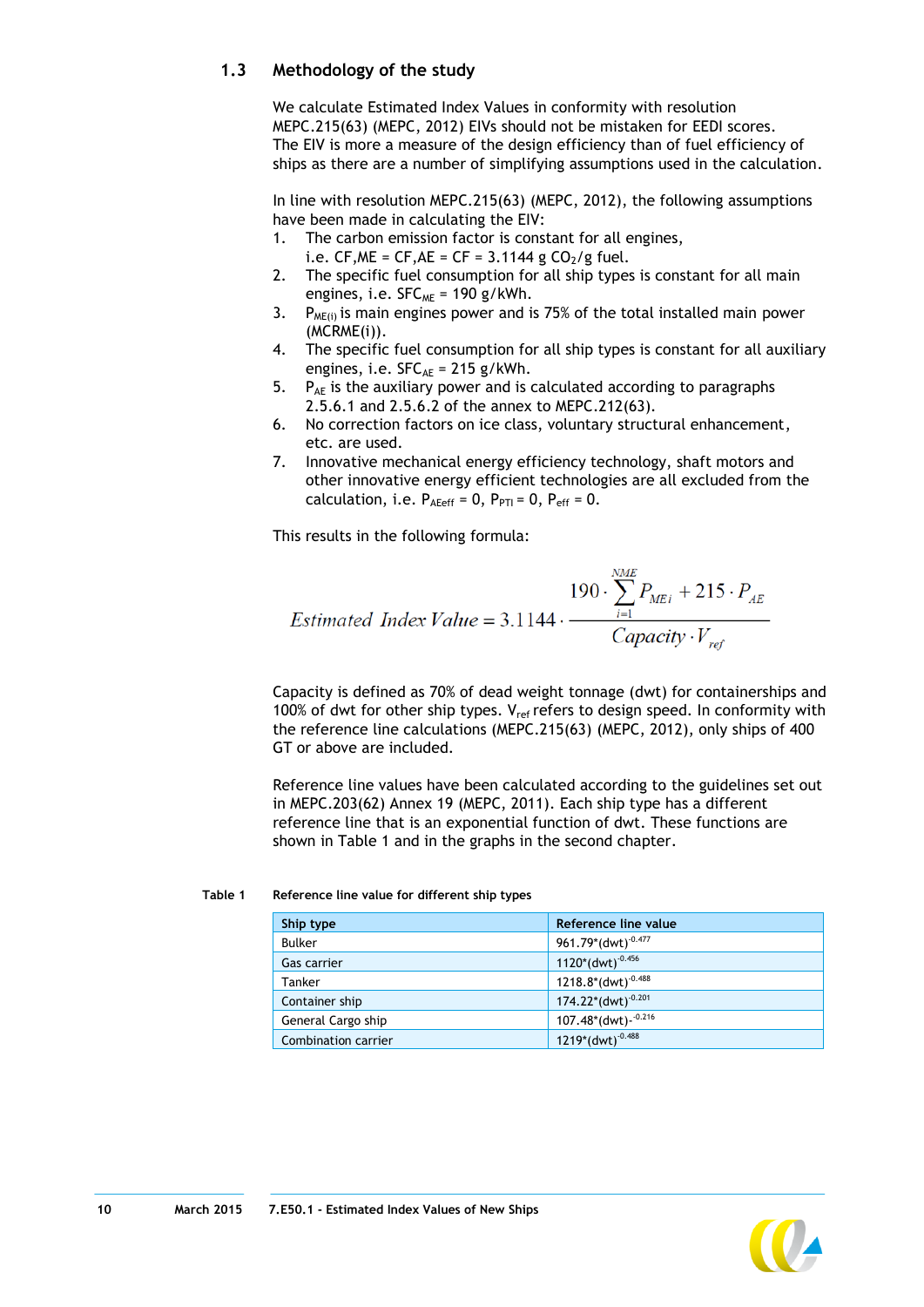The calculations are presented in a graphical and tabular manner. The EIVs of ships are compared with the reference line value in a graph for each ship type. We expect most EIVs to lie below the reference line as ships built since 2009 should be more fuel efficient than ships built between 1999 and 2009.

We also calculated the mean and median deviation of the EIV from the reference line value for each ship type and its standard deviation. The median deviation is more useful as a central measure when observations are not spread evenly around the mean or when there are many outliers in the data. The standard deviation is a measure of the variation in the EIV.

We expect the mean and median deviation to be positive as this indicates that the fuel efficiency performance of ships built since 2009 is on average better than that of ships of the same capacity built in the years 1999-2009. We further expect that the mean and median deviation have increased in the years 2009-2014 as ships built in 2011 and 2012 may have been ordered when fuel prices were relatively high and freight rates relatively low. We also present the number and percentage of ships whose EIVs exceed their reference line values in the years 2009-2014 to double check the assumptions.

#### <span id="page-10-0"></span>**1.4 Scope of the study**

All ship types for which an EEDI reference line has been published have been included in the study (see [Table 1\)](#page-9-1). This excludes specific ship types such as Lakers, landing craft, passenger ships or Ro-Ro vessels. Furthermore, results for reefers are not presented as only ten such ships have entered the fleet since 2009 (and eight of them have EIVs in excess of their reference line value).

Shipping data has been obtained from Clarksons World Fleet Register. In order to weed out improbable results, the data have been processed in four ways:

- 1. Ships with exceptionally high or low engine power, capacity or design speed have been identified. The data (ship type, main engine power, capacity and speed) on these ships has been cross checked with other sources and the ships have been excluded from the analysis if the data did not match. The reference values calculated for these ships have been compared with values of similar ships.
- 2. The calculated EIVs have been compared with the published graphs and statistics on reference lines. When values were significantly above or below the range of published values, they have been analysed in more detail.
- 3. Outliers have been analysed in more detail and omitted if data was corrupted or when values seemed improbable.
- 4. Small ships that do not have to comply with the EEDI have been excluded from the analysis.

#### <span id="page-10-2"></span><span id="page-10-1"></span>**1.5 Outline**

Chapter 2 establishes that the EIV is strongly correlated with the EEDI and can therefore be considered a good indicator of the design efficiency of ships. The analysis of the EIV of recent ships is presented in Chapter 3. Chapter 4 concludes.

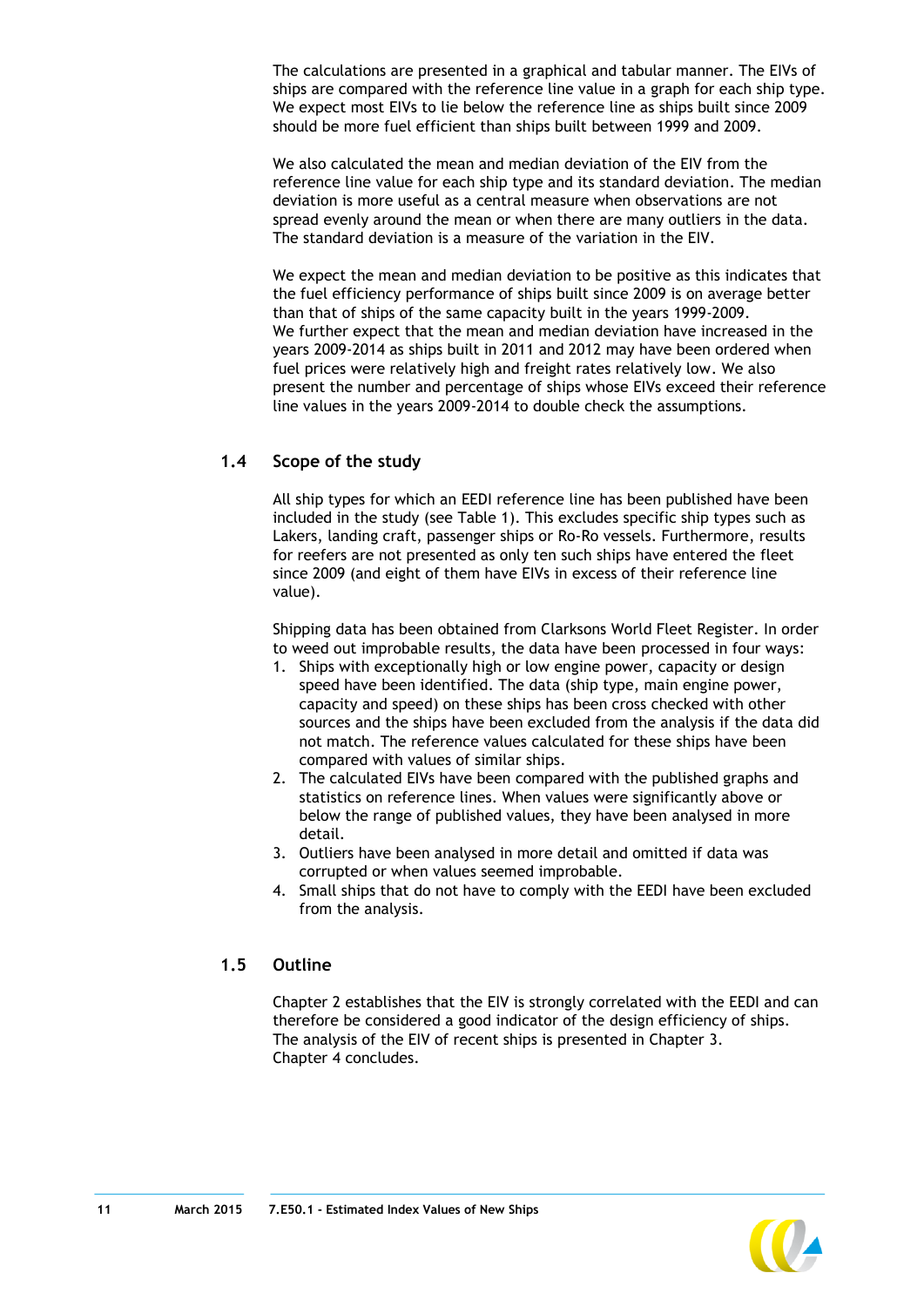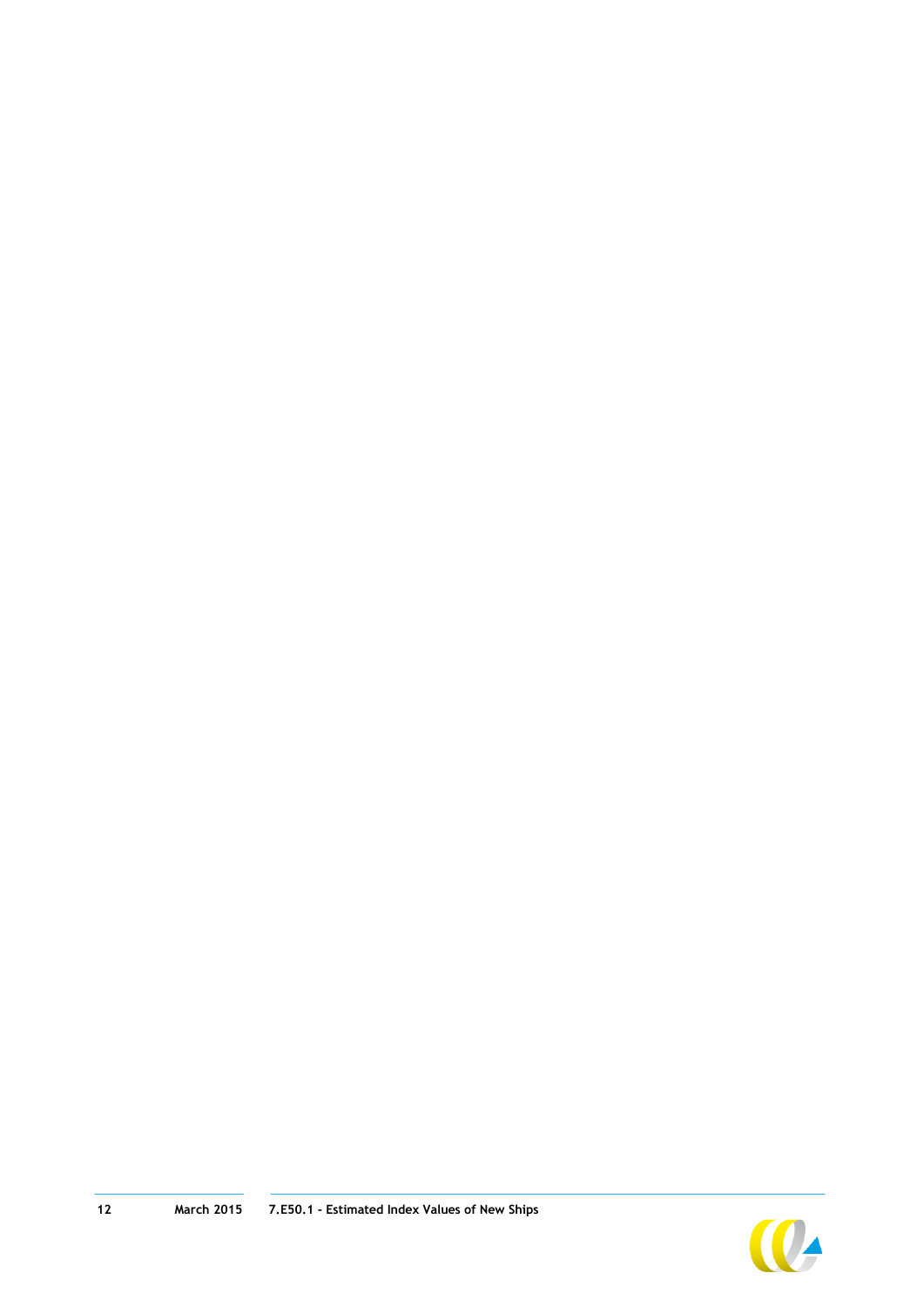## 2 The relation between EEDI and **EIV**

#### <span id="page-12-0"></span>**2.1 Matching ships from Clarksons Register and IMO EEDI database**

Clarksons World Fleet Register comprises all ships in the world fleet and contains information that allows the calculation of the EIV of most of them. MEPC 67/INF.4 (IMO, 2014) provides the EEDI (Energy Efficiency Design Index) for 158 ships, together with their year of build and deadweight tonnage. In some cases, the combination of deadweight tonnage and year of build is unique and allows for linking both datasets. In other cases a direct match was not possible because the datasets disagreed on date or size of the ship, but an internet search allows to match the ships anyway. In total, we have found 154 matches.

#### <span id="page-12-1"></span>**2.2 Correlation between EEDI and EIV**

After linking the ships in Clarksons Register to the IMO database, the relationship between the EEDI and EIV is studied. [Figure 2](#page-12-2) shows the relationship between these parameters and a clear linear trend is shown with a coefficient of determination  $(R^2)$  of 0.92. On average, the EEDI value is smaller than the EIV or, in other words, the EIV is an overestimation of the EEDI.



#### <span id="page-12-2"></span>**Figure 2 Relationship between EEDI and EIV for all types of ships**

A closer look per ship type reveals that there is a good correlation for all ship types, but the strength of the correlation is smaller for bulkers than for example. container ships and tankers.

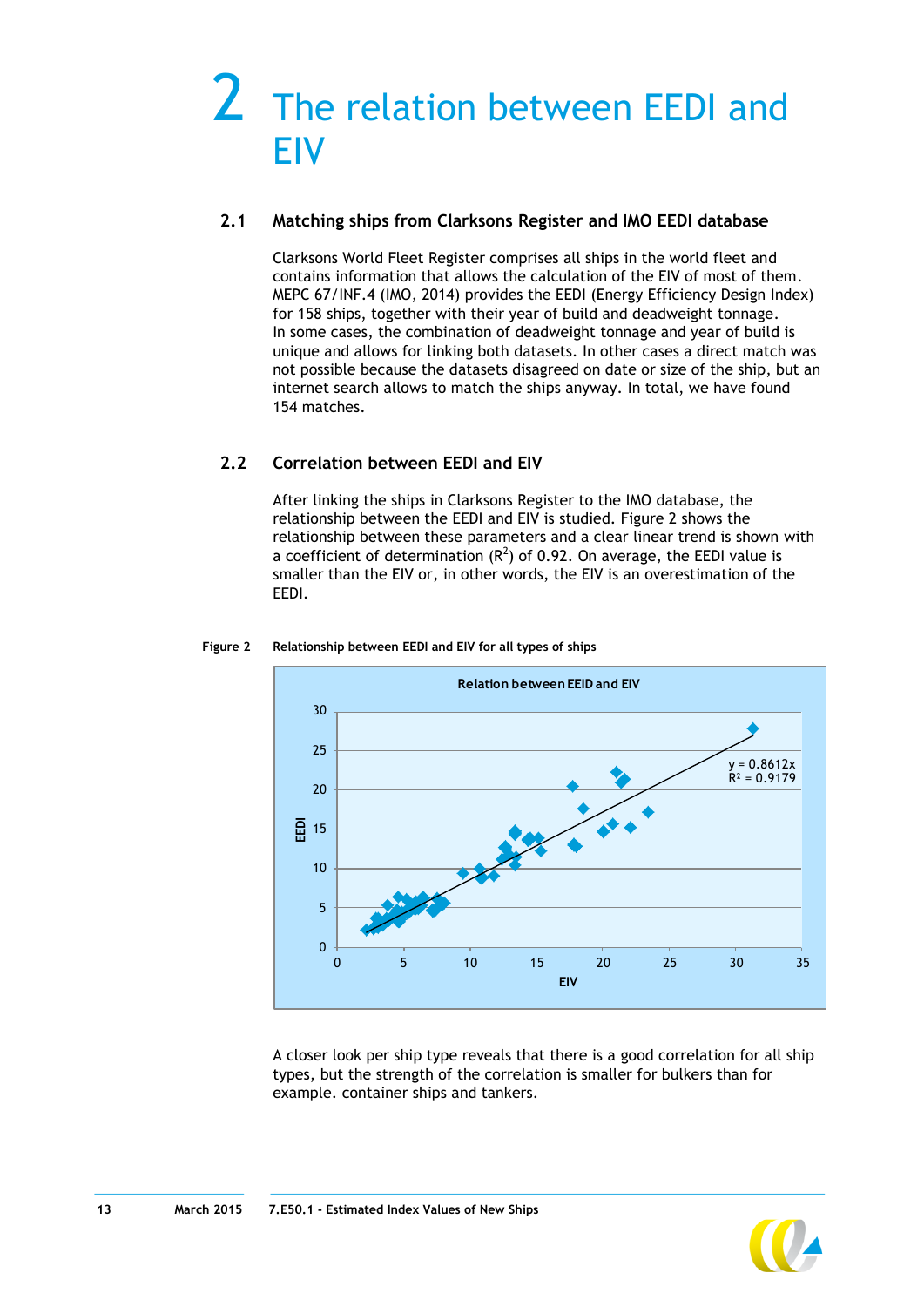#### <span id="page-13-0"></span>**Table 2 Coefficient of determination per ship type**

| Shiptype            | Number of ships | $R^2$ |
|---------------------|-----------------|-------|
| <b>Bulk carrier</b> | 75              | 0.66  |
| Combination carrier | 17              | 0.73  |
| Containership       | 35              | 0.73  |
| Gas carrier         |                 | 0.91  |
| Tanker              | 20              | 0.88  |
| All shiptypes       | 154             | 0.92  |

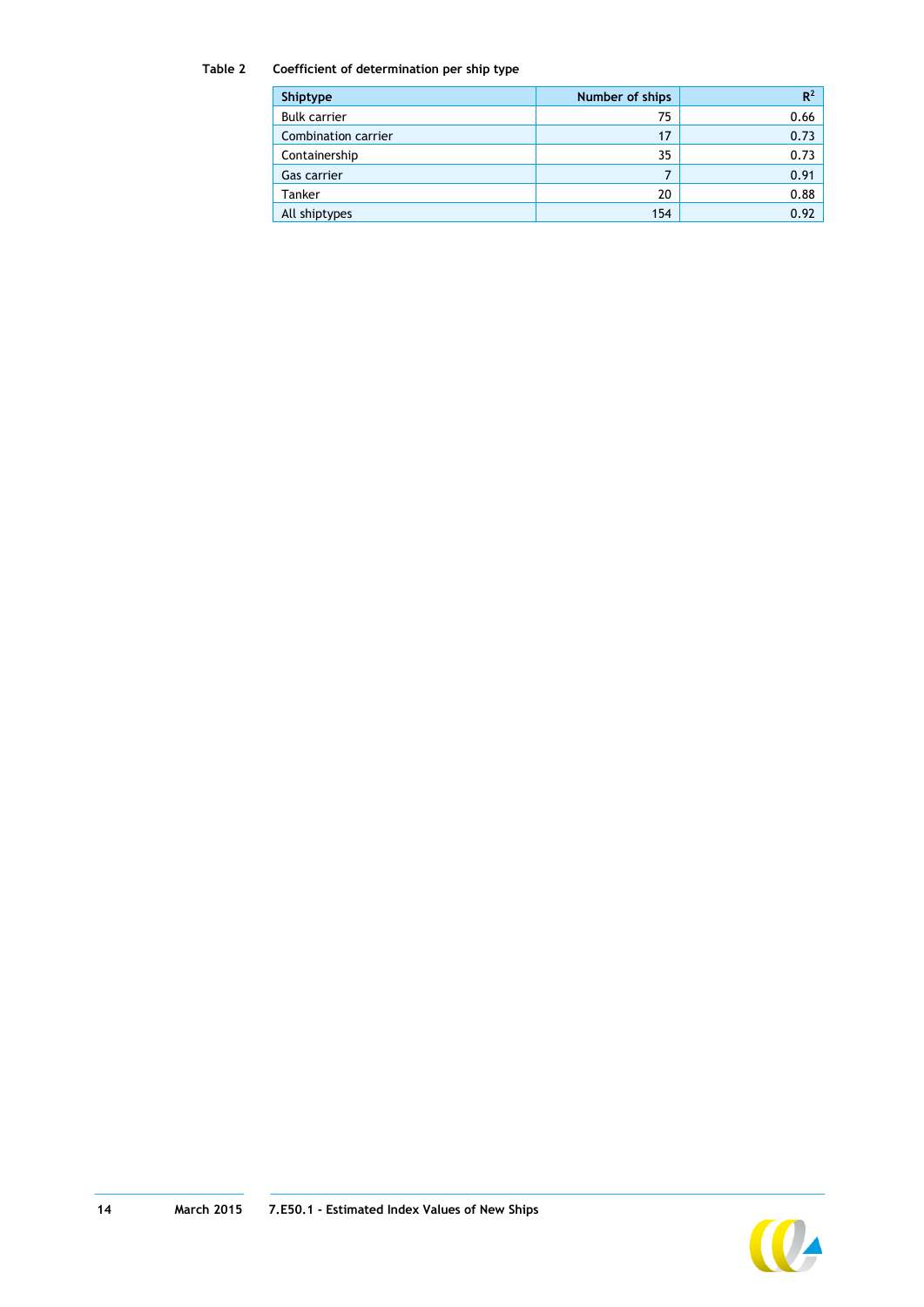## 3 Design efficiency of ships 2009- 2014

This chapter analyses how the EIV of ships that have entered the fleet since 2009 has changed and how these changes have been achieved. Various ship types show different patterns, which are discussed separately in Sections [3.1](#page-14-0) through [3.6.](#page-24-0) Section [3.7](#page-25-0) analyses the impact of the specific fuel consumption on the EIV and on the results of the analysis.

#### <span id="page-14-0"></span>**3.1 Bulkers**

The Estimated Index Values and reference line values of 4,326 bulk carriers built in the years 2009-2014 have been calculated. [Figure 3](#page-14-1) illustrates the outcome for each bulker. Deadweight tonnage is on the horizontal axis. Observations below the continuous yellow curve refer to bulkers whose EIV is better than the reference line; observations above the same curve imply that the design efficiency of these bulkers is worse than the reference line.

An improvement in fuel efficiency performance between 1999-2009 and 2009-2014 should become visible through a majority of observations being below the yellow curve and an improvement between 2009 to 2014 would be evidenced by fewer EIVs in excess of the reference line value for later launch years. However, such developments are not immediately apparent from the figure.



<span id="page-14-1"></span>

Further details on the EIVs of bulk carriers are presented in [Table 3.](#page-15-0) The mean and median deviation are given in terms of the EIV minus the reference line value. The standard deviation is a measure for the variation in the EIV.

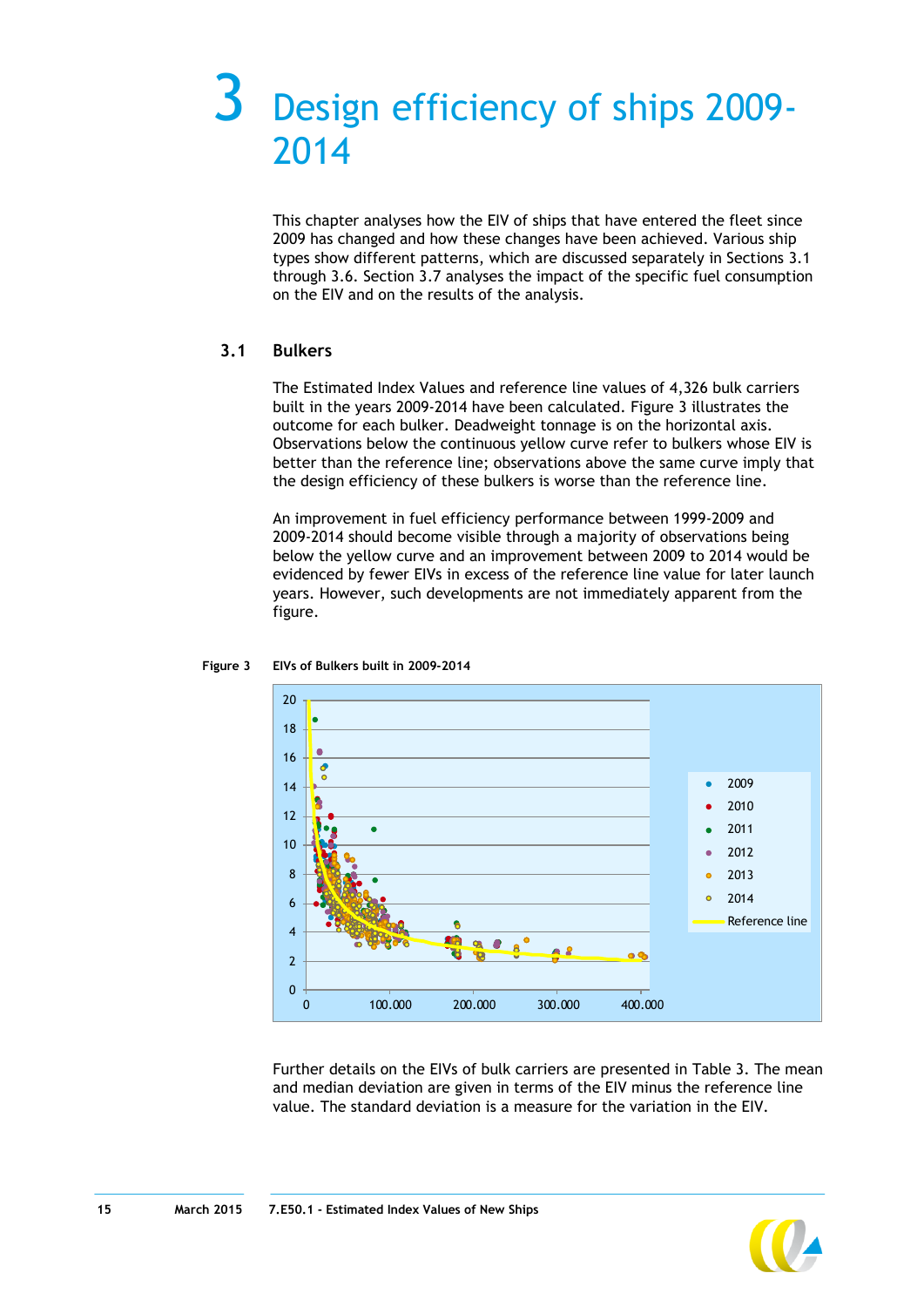We calculated the share of ships with an EIV below the reference line value and the share of ships for which the EIV is below the objectives for 2015-2025. Based on the stated assumptions, we expect efficiency improvements in the period under study resulting in lower EIVs. The analysis however shows that this is not the case for the years 2009 through 2012, but that the EIVs of bulkers improved considerably in 2013 and during the first half of 2014. [Table 3](#page-15-0) shows that in 2013 and 2014, over half of the ships had EIVs below the reference line and over a quarter had EIVs more than 10% below the reference line.

|            |                 | 2009- | 2009 | 2010 | 2011  | 2012  | 2013  | 2014  |
|------------|-----------------|-------|------|------|-------|-------|-------|-------|
|            |                 | 2014  |      |      |       |       |       |       |
| EIV        | Mean            | 5.4   | 5.6  | 5.4  | 5.4   | 5.4   | 5.1   | 4.9   |
| %deviation | Mean            | 5%    | 5%   | 6%   | 7%    | 6%    | 2%    | $-3%$ |
| from       | Median          | 5%    | 5%   | 6%   | 6%    | 5%    | $-1%$ | $-6%$ |
| reference  | Standard        | 15%   | 14%  | 14%  | 14%   | 17%   | 16%   | 20%   |
| line       | deviation       |       |      |      |       |       |       |       |
| Number of  | Total number    | 4,482 | 545  | 960  | 1,105 | 1,023 | 614   | 235   |
| ships      |                 |       |      |      |       |       |       |       |
|            | With EIVs under | 34%   | 30%  | 29%  | 23%   | 35%   | 53%   | 68%   |
|            | reference       |       |      |      |       |       |       |       |
|            | line (in $%$ )  |       |      |      |       |       |       |       |
|            | With EIVs 10%   | 13%   | 9%   | 8%   | 8%    | 11%   | 25%   | 36%   |
|            | under reference |       |      |      |       |       |       |       |
|            | line (in $\%$ ) |       |      |      |       |       |       |       |
|            | With EIVs 20%   | 2%    | 1%   | 1%   | 1%    | 2%    | 3%    | 8%    |
|            | under reference |       |      |      |       |       |       |       |
|            | line (in $%$ )  |       |      |      |       |       |       |       |
|            | With EIVs 30%   | 0%    | 0%   | 0%   | 0%    | 0%    | 0%    | 1%    |
|            | under reference |       |      |      |       |       |       |       |
|            | line (in $\%$ ) |       |      |      |       |       |       |       |

#### <span id="page-15-0"></span>**Table 3 Analytics for bulkers 2009-2014**

Bulkers have improved their EIV despite increasing design speed as becomes clear when we analyse the development of the different factors of the EIV and disaggregate the bunkers into size brackets.

New bulkers between 40,000 and 60,000 dwt are a prime example. They had on average a higher speed in 2014 than in 2012, but lower engine power (see [Table 4](#page-16-0) and Figure 4). On average, they were slightly smaller. This seems to suggest that the design of the ships has improved: their hull form, propulsion system, and other design elements, allowed them to sail at a higher speed with less engine power than previously. A similar pattern, though somewhat less pronounced, can be seen for larger bulk carriers up to 200,000 dwt, while the largest size category shows a very pronounced pattern.

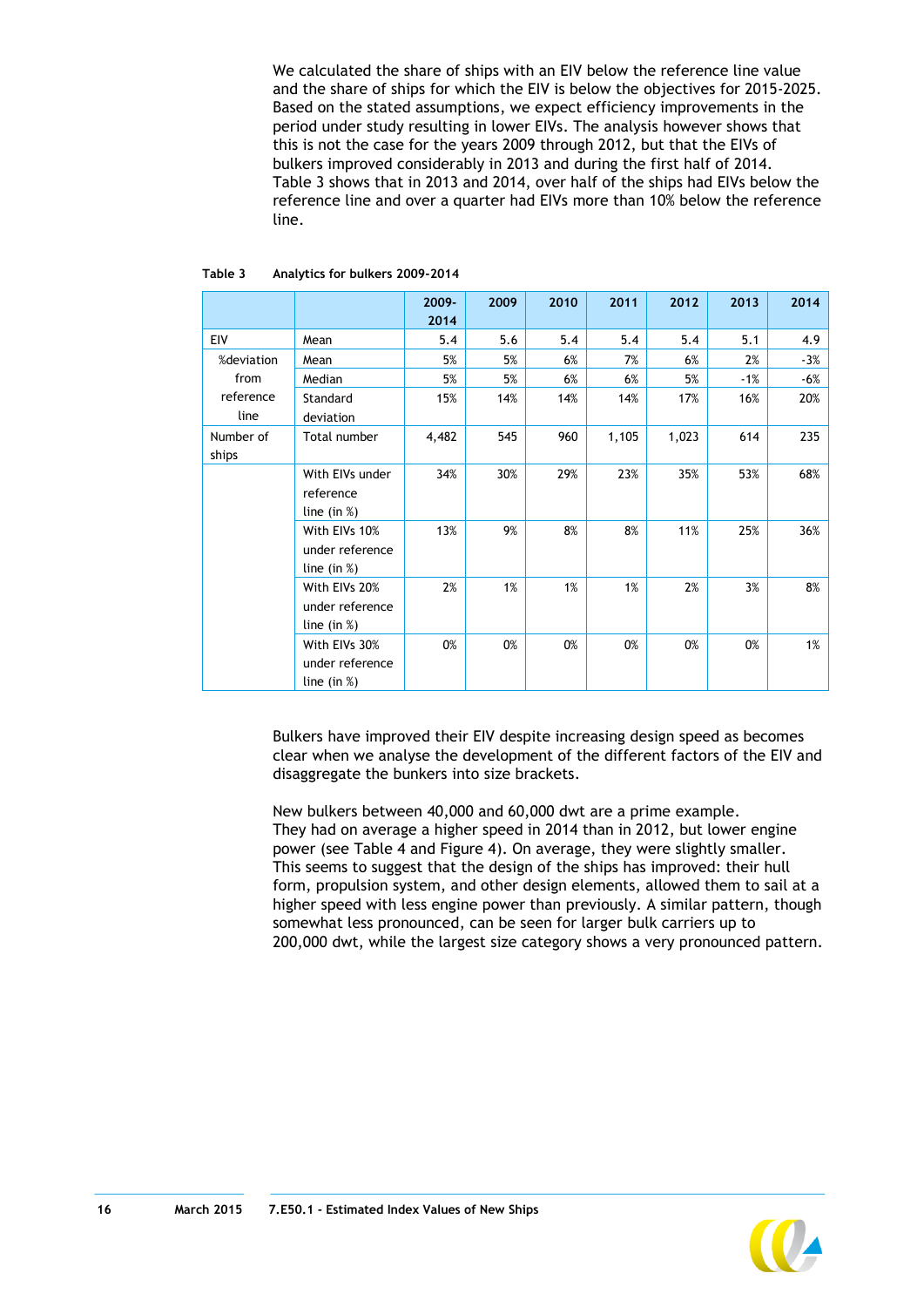#### <span id="page-16-0"></span>**Table 4 Development of speed, engine power, size and EIV of bulkers**

| Size (dwt)      | <b>EIV</b> relative<br>to reference<br>line | <b>Main</b><br>engine<br>power | <b>Size</b> | Speed       | <b>Remarks</b>                  |
|-----------------|---------------------------------------------|--------------------------------|-------------|-------------|---------------------------------|
| 10,000-20,000   | $+ -$                                       | $+ -$                          | $-+$        | $+$         | Only 5 and 3 ships in 2013-2014 |
| 20,000-40,000   | $0 -$                                       | $\ddot{}$                      | $\ddot{}$   | $+$         |                                 |
| 40,000-60,000   | $\overline{\phantom{a}}$                    | ٠                              | 0           | $0+$        |                                 |
| 60,000-150,000  | ٠                                           | ٠                              | ٠           | $\mathbf 0$ |                                 |
| 150,000-200,000 |                                             | 0                              | 0           | $\ddot{}$   |                                 |
| > 200,000       | 0                                           | $+ -$                          |             | $\ddot{}$   |                                 |

**Figure 4 Development of speed, engine power, size and EIV of bulkers**



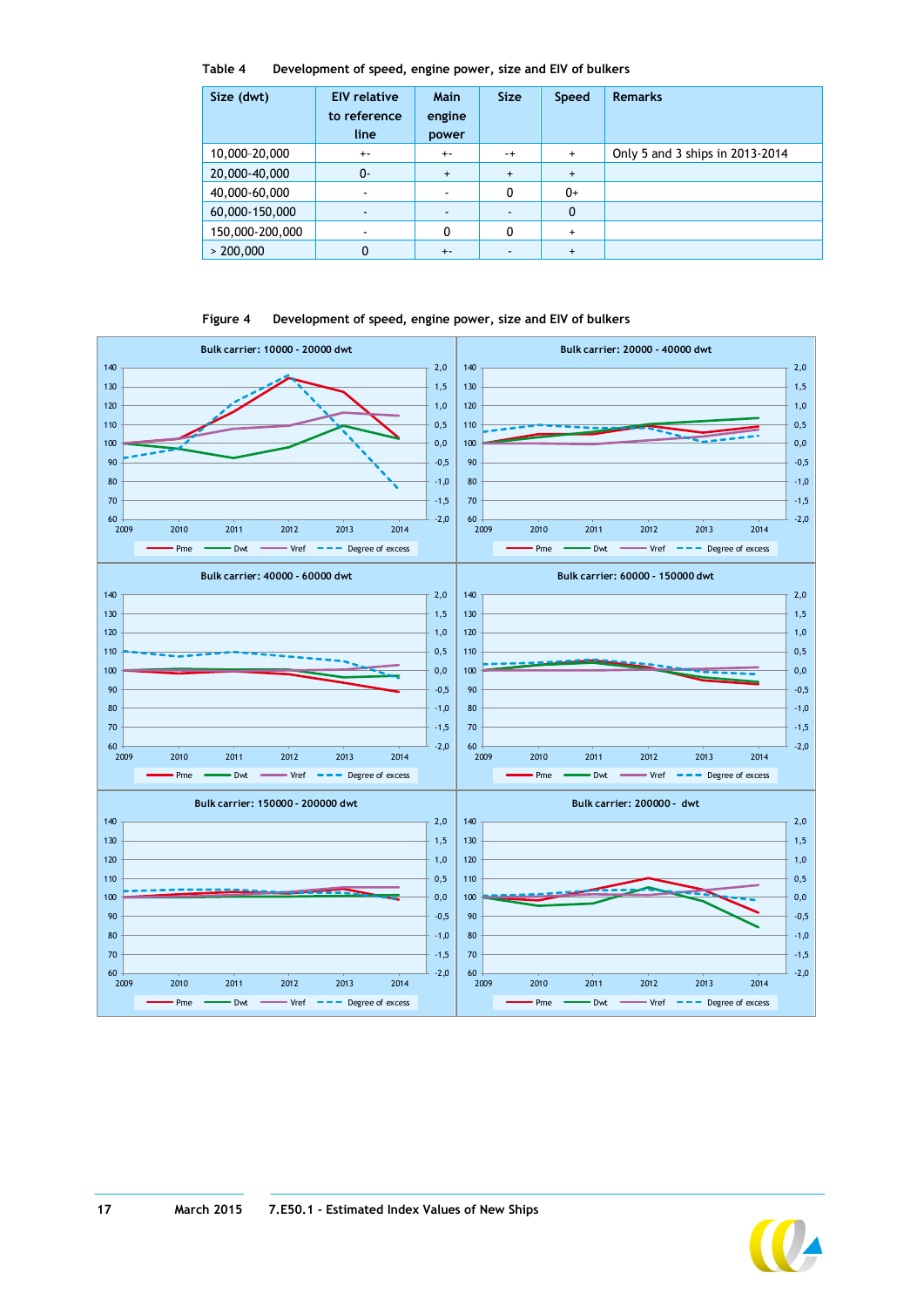#### <span id="page-17-0"></span>**3.2 Containerships**

The EIVs and reference line values for 1,162 containerships built in the years 2009-2014 are presented in [Figure 5.](#page-17-1) It is apparent from this chart that all large container ships have EIVs well below their reference line values (i.e. considerably better design efficiency than ships built in the decade beginning in 1999). It is clear that a reference line calculated on the basis of ships that entered the fleet in the period 2009–2014 would have quite different parameters than the reference line based on ships entering the fleet between 1999 and 2009 that was used to determine EEDI requirements. One possible explanation is that energy efficiency improvements since 2009 have concentrated more on large container ships, leading to a reduction in their EIVs but not in the EIVs of small and medium-sized ships.

<span id="page-17-1"></span>**Figure 5 EIVs of Containerships built in 2009-2014**



Further analysis in [Table 5](#page-18-0) reveals that between 60 and 70% (depending on their launch year) of new container ships built in the years up until 2012 have EIVs that are below their reference line values. This share increases to 87-95% for 2013-2014.

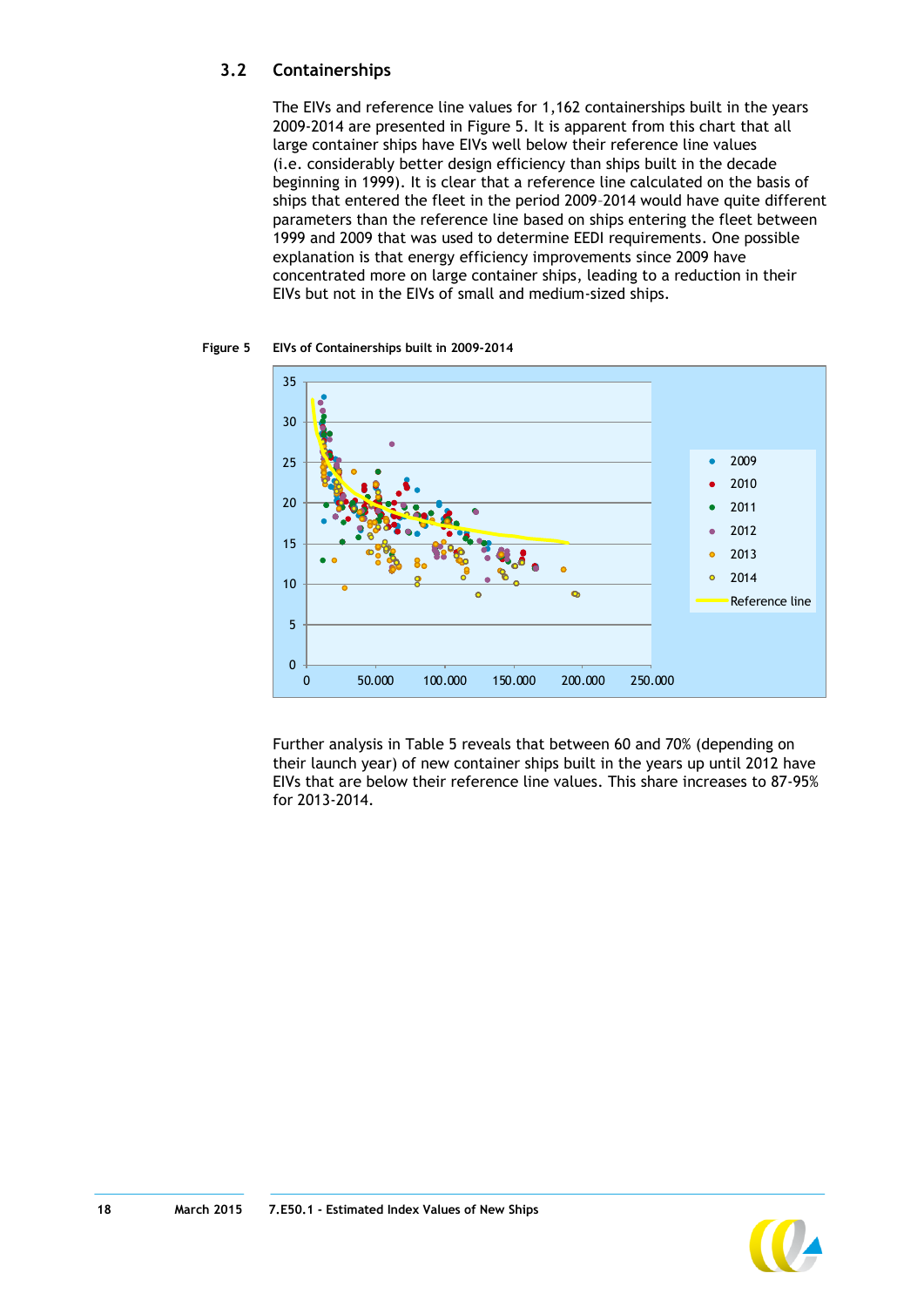<span id="page-18-0"></span>

| Table 5 | Analytics for Containerships 2009-2014 |  |  |
|---------|----------------------------------------|--|--|
|         |                                        |  |  |

|                    |                                                     | 2009-<br>2014 | 2009  | 2010  | 2011  | 2012   | 2013   | 2014   |
|--------------------|-----------------------------------------------------|---------------|-------|-------|-------|--------|--------|--------|
| EIV                | Mean                                                | 18.2          | 20.3  | 19.3  | 17.8  | 18.2   | 15.6   | 14.2   |
| %deviation         | Mean                                                | $-8%$         | $-2%$ | $-2%$ | $-8%$ | $-9%$  | $-21%$ | $-29%$ |
| from               | Median                                              | $-8%$         | $-2%$ | $-1%$ | $-8%$ | $-10%$ | $-24%$ | $-29%$ |
| reference<br>line  | Standard<br>deviation                               | 15%           | 10%   | 10%   | 14%   | 15%    | 17%    | 16%    |
| Number of<br>ships | Total number                                        | 1,162         | 259   | 255   | 181   | 195    | 192    | 80     |
|                    | With EIVs under<br>reference<br>line (in $\%$ )     | 70%           | 64%   | 57%   | 63%   | 73%    | 87%    | 95%    |
|                    | With EIVs 10%<br>under reference<br>line (in $\%$ ) | 41%           | 16%   | 21%   | 43%   | 52%    | 72%    | 84%    |
|                    | With EIVs 20%<br>under reference<br>line (in $%$ )  | 20%           | 5%    | 5%    | 14%   | 20%    | 51%    | 61%    |
|                    | With EIVs 30%<br>under reference<br>line (in $%$ )  | 10%           | 2%    | 1%    | 6%    | 9%     | 26%    | 34%    |

In contrast to bulkers, containerships have generally reduced their design speed and engine power to a larger extent, while slightly increasing their size. This has resulted in an improvement of the EIV, as is apparent from [Table 6](#page-18-1) and [Figure 6.](#page-18-2)

#### <span id="page-18-1"></span>**Table 6 Development of speed, engine power, size and EIV of container ships**

| Size (dwt)     | <b>EIV</b> relative<br>to reference<br>line | <b>Main</b><br>engine<br>power | <b>Size</b> | Speed                    | <b>Remarks</b> |
|----------------|---------------------------------------------|--------------------------------|-------------|--------------------------|----------------|
| 10,000-15,000  | $\tilde{\phantom{a}}$                       | 0                              | 0           | 0                        | Only 3 (2014)  |
| 15,000-30,000  | $+ -$                                       | $\ddot{}$                      | $\ddot{}$   | $\mathbf{0}$             | Only 6 (2014)  |
| 30,000-70,000  |                                             | $\overline{\phantom{0}}$       | $\ddot{}$   | $\overline{\phantom{a}}$ |                |
| 70,000-200,000 |                                             | $\overline{\phantom{0}}$       | $\ddot{}$   | $\overline{\phantom{a}}$ |                |

#### **Figure 6 Development of speed, engine power, size and EIV of container ships**

<span id="page-18-2"></span>

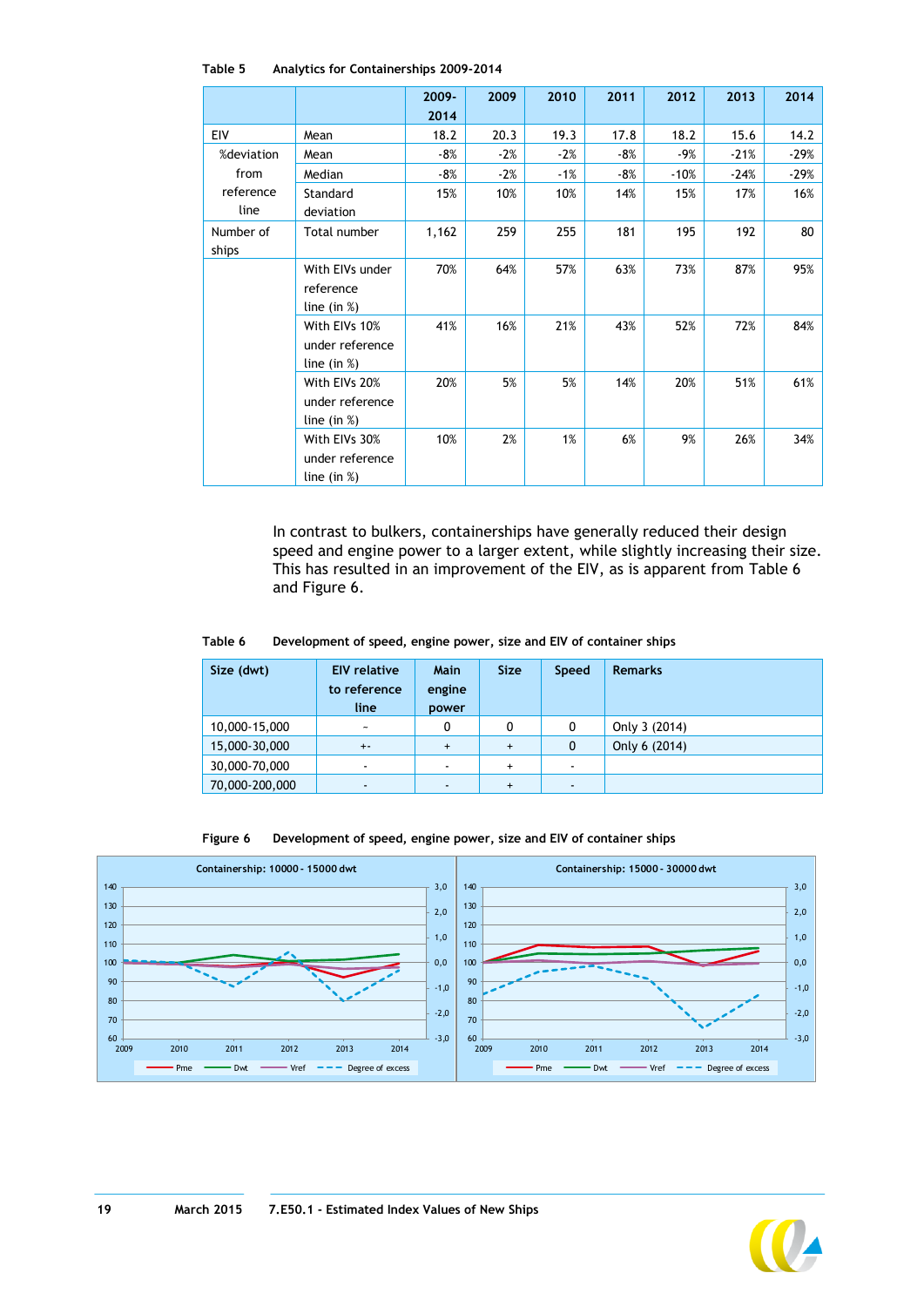

#### <span id="page-19-0"></span>**3.3 Tankers**

The EIVs and reference line values of 1,983 tankers built between 2009 and 2014 are presented in [Figure 7.](#page-19-1) On the whole, most results are clustered neatly around the reference line curve with few significantly above the reference line. This indicates that little has changed in the energy efficiency performance of tankers in the period between between 1999-2009 and 2009- 2013 all other factors (e.g. the efficiency of main engines) being equal.

<span id="page-19-1"></span>



The analytics in [Table 7](#page-20-0) confirm the impression from the graph: the deviation from the reference line is small. Just under half the tankers built in 2009-2014 have EIVs below their reference line value. There is an improvement in fuel efficiency performance visible in the years 2011 and 2012: the mean and median deviation is higher and the number of ships that are above their reference line value has also fallen. 2014 is the exception: although the number of new tankers in the first half of the year was not large, an increasing number of them have EIVs below the reference line, and almost half have EIVs that are more than 10% below the line.

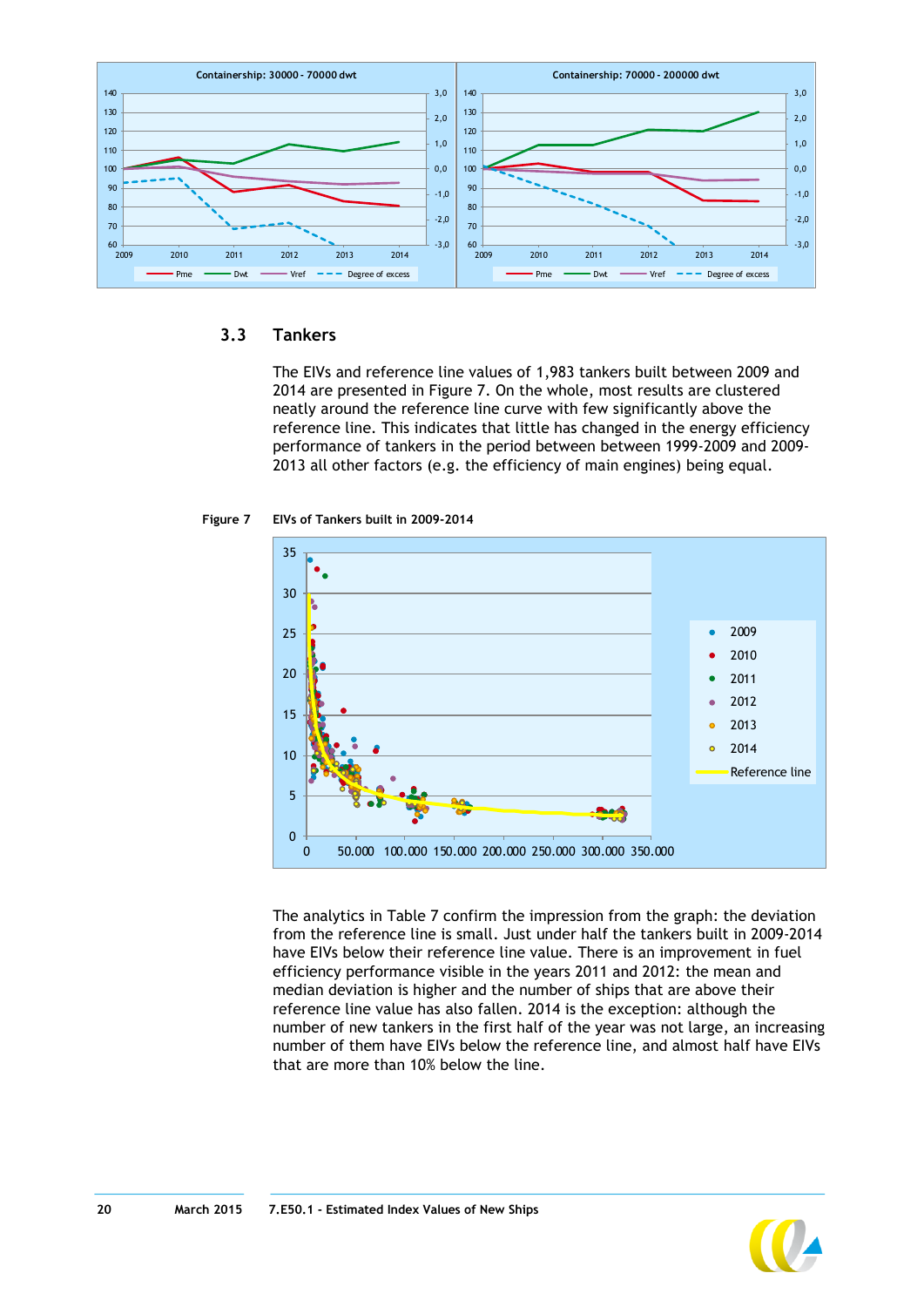#### <span id="page-20-0"></span>**Table 7 Analytics for Tankers 2009-2014**

|                    |                                                     | 2009-<br>2014 | 2009 | 2010 | 2011 | 2012  | 2013  | 2014   |
|--------------------|-----------------------------------------------------|---------------|------|------|------|-------|-------|--------|
| <b>EIV</b>         | Mean                                                | 8.9           | 9.0  | 8.9  | 8.7  | 10.3  | 8.0   | 7.4    |
| %deviation         | Mean                                                | 1%            | 2%   | 2%   | 2%   | $-1%$ | $-1%$ | $-10%$ |
| from               | Median                                              | 1%            | 2%   | 0%   | 0%   | 0%    | 0%    | $-6%$  |
| reference<br>line  | Standard<br>deviation                               | 21%           | 20%  | 21%  | 20%  | 22%   | 15%   | 25%    |
| Number of<br>ships | Total number                                        | 1,983         | 696  | 513  | 345  | 224   | 151   | 54     |
|                    | With EIVs under<br>reference<br>line (in $\%$ )     | 46%           | 43%  | 47%  | 45%  | 49%   | 48%   | 63%    |
|                    | With EIVs 10%<br>under reference<br>line (in $\%$ ) | 16%           | 14%  | 15%  | 15%  | 18%   | 16%   | 46%    |
|                    | With EIVs 20%<br>under reference<br>line (in $%$ )  | 4%            | 3%   | 2%   | 2%   | 6%    | 5%    | 26%    |
|                    | With EIVs 30%<br>under reference<br>line (in $\%$ ) | 1%            | 1%   | 1%   | 1%   | 2%    | 1%    | 11%    |

For tankers, different trends are visible for different size categories. The smallest tankers are getting smaller, have less engine power and sail at a slower speed. Tankers in the weight class 20,000–60,000 dwt have become larger and have reduced their engine power while keeping their design speed constant. Large tankers have remained pretty constant in their size, engine power and speed, and therefore in their EIV.

| Table 8 | Development of speed, engine power, size and EIV of tankers |
|---------|-------------------------------------------------------------|
|---------|-------------------------------------------------------------|

| Size (dwt)      | <b>EIV</b> relative<br>to reference<br>line | <b>Main</b><br>engine<br>power | <b>Size</b> | Speed                    | <b>Remarks</b>                    |
|-----------------|---------------------------------------------|--------------------------------|-------------|--------------------------|-----------------------------------|
| 4,000-20,000    |                                             | ٠                              |             | $\overline{\phantom{a}}$ |                                   |
| 20,000-60,000   |                                             | ۰                              | $+$         | $\Omega$                 |                                   |
| 60,000-100,000  |                                             |                                |             |                          | Unclear results, only 1 ship 2014 |
| 100,000-150,000 | $\mathbf{0}$                                | 0                              | 0           | $\mathbf{0}$             | Only 2 ships 2014                 |
| 150,000-200,000 |                                             | O                              | 0           | 0-                       | Only 2 ships 2014                 |
| > 200,000       |                                             | $\Omega$                       | $\Omega$    | $\Omega$                 | Only a few ships (2013-2014)      |

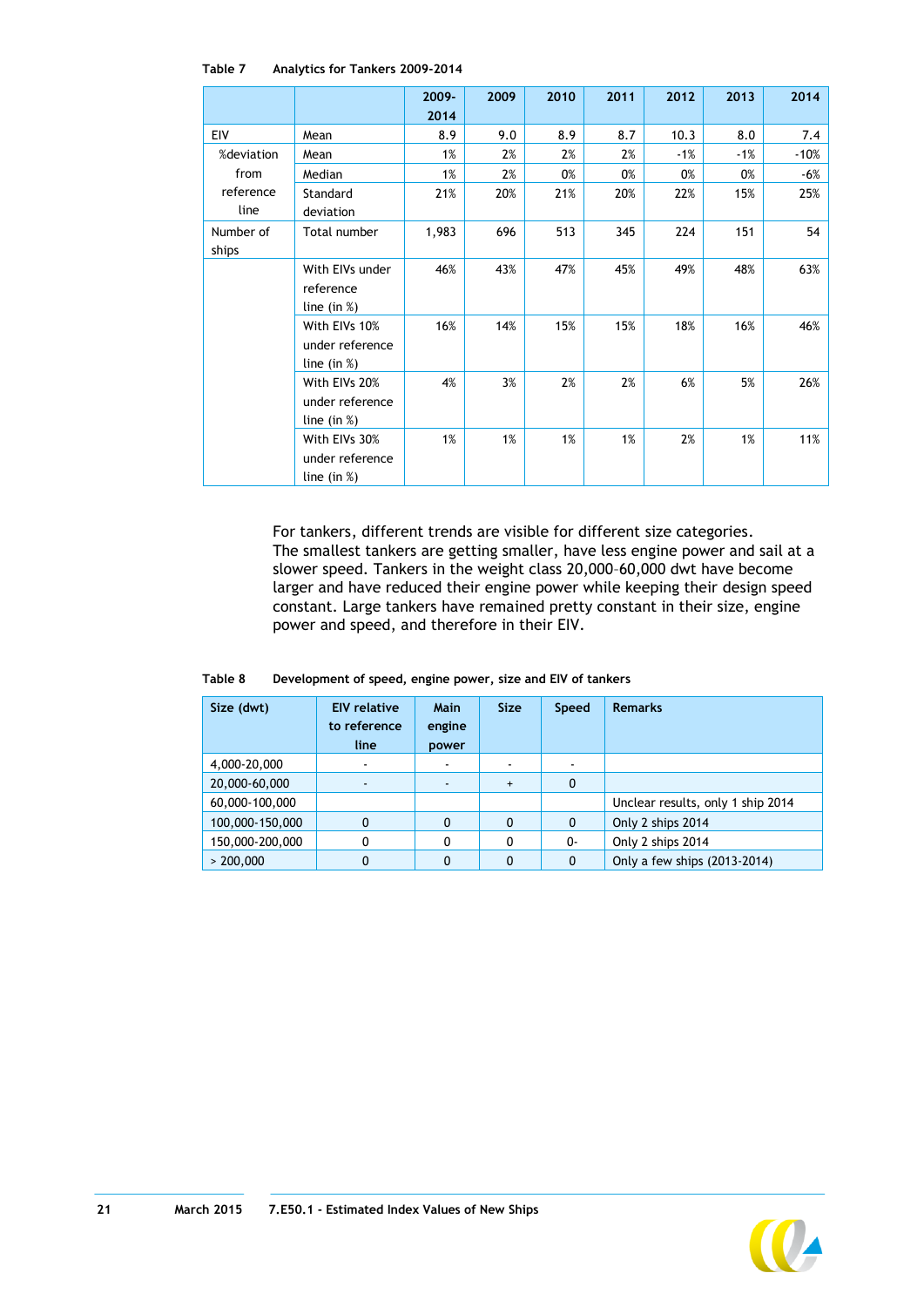

#### **Figure 8 Development of speed, engine power, size and EIV of tankers**

#### <span id="page-21-0"></span>**3.4 Gas Carriers**

The EIVs and reference line values of 259 gas carriers built in 2009-2014 are presented in [Figure 9.](#page-22-0) It seems as if the fuel efficiency performance of newly built gas carriers has deteriorated over time. This trend seems primarily due to carriers with a capacity of about 80,000 to 100,000 dwt as these ships have EIVs that are consistently above their reference line values.

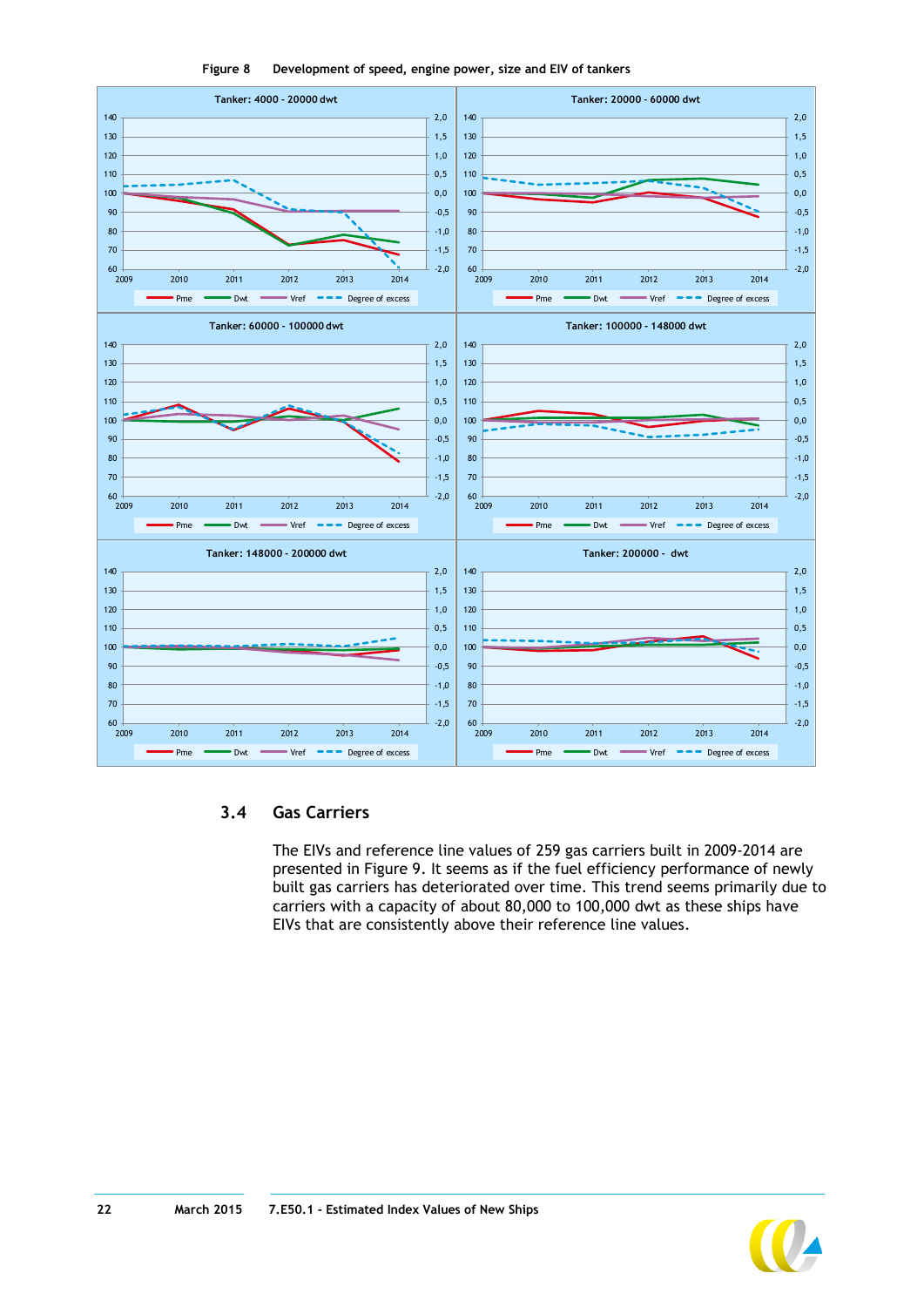<span id="page-22-0"></span>



The assumption is confirmed in the analysis in [Table 9.](#page-22-1) Depending on the launch year, between 60 and 70% of gas carriers built in 2009-2013 have EIVs above the reference line. Only in 2014, do more gas carriers have EIVs below the reference line than above. To some extent this is due to the relatively small number of large ships built in that year.

|            |                 | 2009- | 2009 | 2010 | 2011 | 2012 | 2013 | 2014  |
|------------|-----------------|-------|------|------|------|------|------|-------|
|            |                 | 2014  |      |      |      |      |      |       |
| <b>EIV</b> | Mean            | 16.5  | 13.5 | 15.9 | 18.6 | 21.5 | 15.9 | 16.4  |
| %deviation | Mean            | 5%    | 6%   | 6%   | 5%   | 4%   | 10%  | $-5%$ |
| from       | Median          | 4%    | 5%   | 8%   | 3%   | 1%   | 6%   | $-3%$ |
| reference  | Standard        | 19%   | 17%  | 18%  | 14%  | 13%  | 24%  | 26%   |
| line       | deviation       |       |      |      |      |      |      |       |
| Number of  | Total number    | 259   | 59   | 55   | 42   | 32   | 48   | 23    |
| ships      |                 |       |      |      |      |      |      |       |
|            | With EIVs under | 42%   | 44%  | 38%  | 33%  | 41%  | 42%  | 61%   |
|            | reference       |       |      |      |      |      |      |       |
|            | line (in $\%$ ) |       |      |      |      |      |      |       |
|            | With EIVs 10%   | 14%   | 12%  | 13%  | 5%   | 3%   | 17%  | 43%   |
|            | under reference |       |      |      |      |      |      |       |
|            | line (in $\%$ ) |       |      |      |      |      |      |       |
|            | With EIVs 20%   | 4%    | 2%   | 4%   | 2%   | 0%   | 6%   | 13%   |
|            | under reference |       |      |      |      |      |      |       |
|            | line (in $\%$ ) |       |      |      |      |      |      |       |
|            | With EIVs 30%   | 3%    | 0%   | 4%   | 2%   | 0%   | 4%   | 9%    |
|            | under reference |       |      |      |      |      |      |       |
|            | line (in $\%$ ) |       |      |      |      |      |      |       |

<span id="page-22-1"></span>**Table 9 Analytics for Gas carriers 2009-2014**

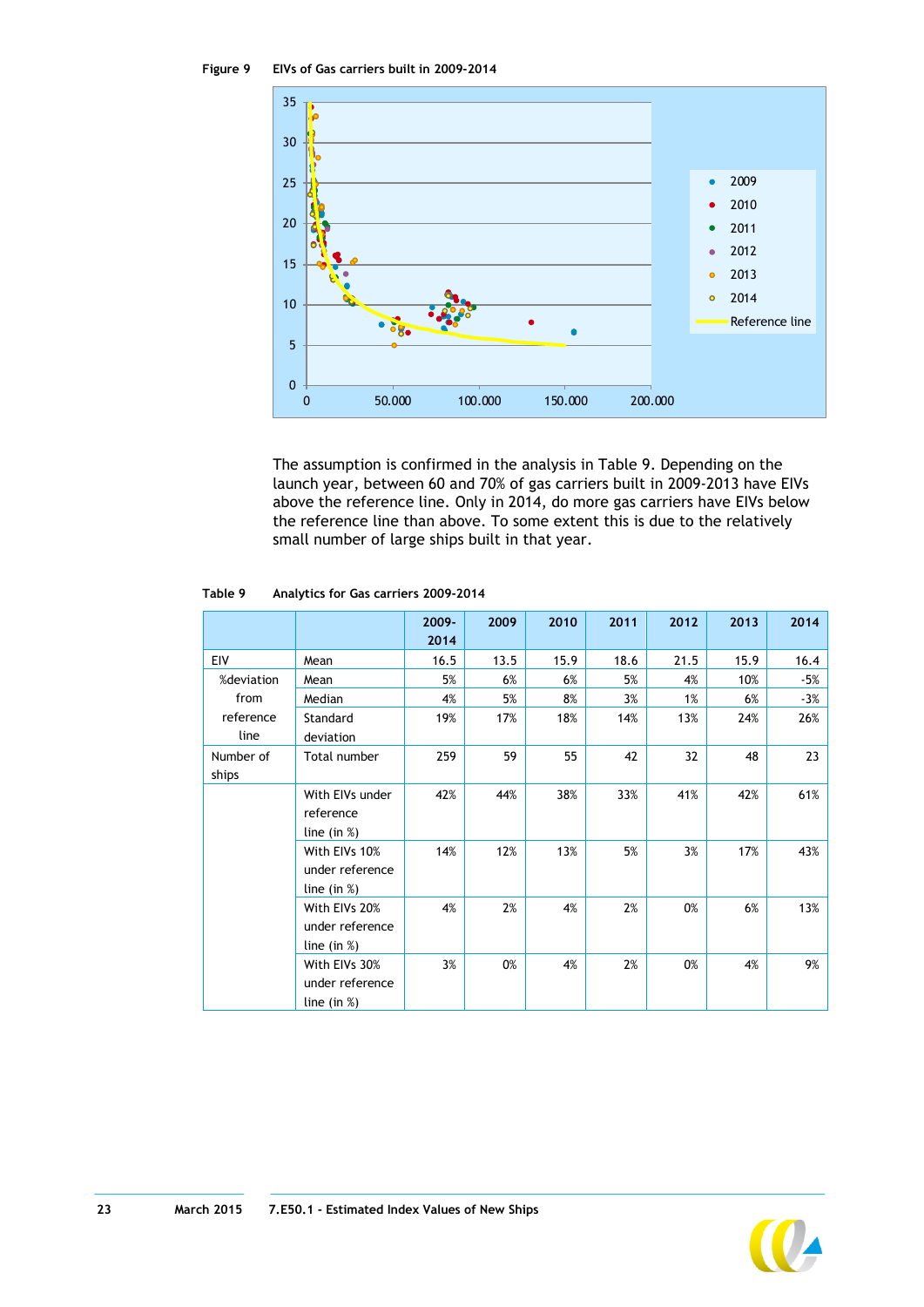#### <span id="page-23-0"></span>**3.5 General Cargo Carriers**

The EIVs and reference line values of 618 general cargo carriers built in 2009-2014 are presented in [Figure 10.](#page-23-1) The spread in EIVs is large, reflecting the heterogeneous nature of this particular ship type. The figure further suggests that the fuel efficiency of general cargo carriers improved relative to the 1999-2009 period as most observations are below the curve.



<span id="page-23-1"></span>**Figure 10 EIVs of General cargo carriers built in 2009-2014**

The analysis for general cargo carriers built in 2009-2014 is shown in [Table 10.](#page-24-1) The vast majority of new carriers have EIVs below their reference line values. However, the mean and median deviation from the reference line value decreased in the years 2009-2014 while the number of general cargo carriers whose EIV exceeds their reference line value rose from about 10 to 20% between 2009 and 2012. In 2013 and 2014 these percentages fell to around 10% and almost 0%.

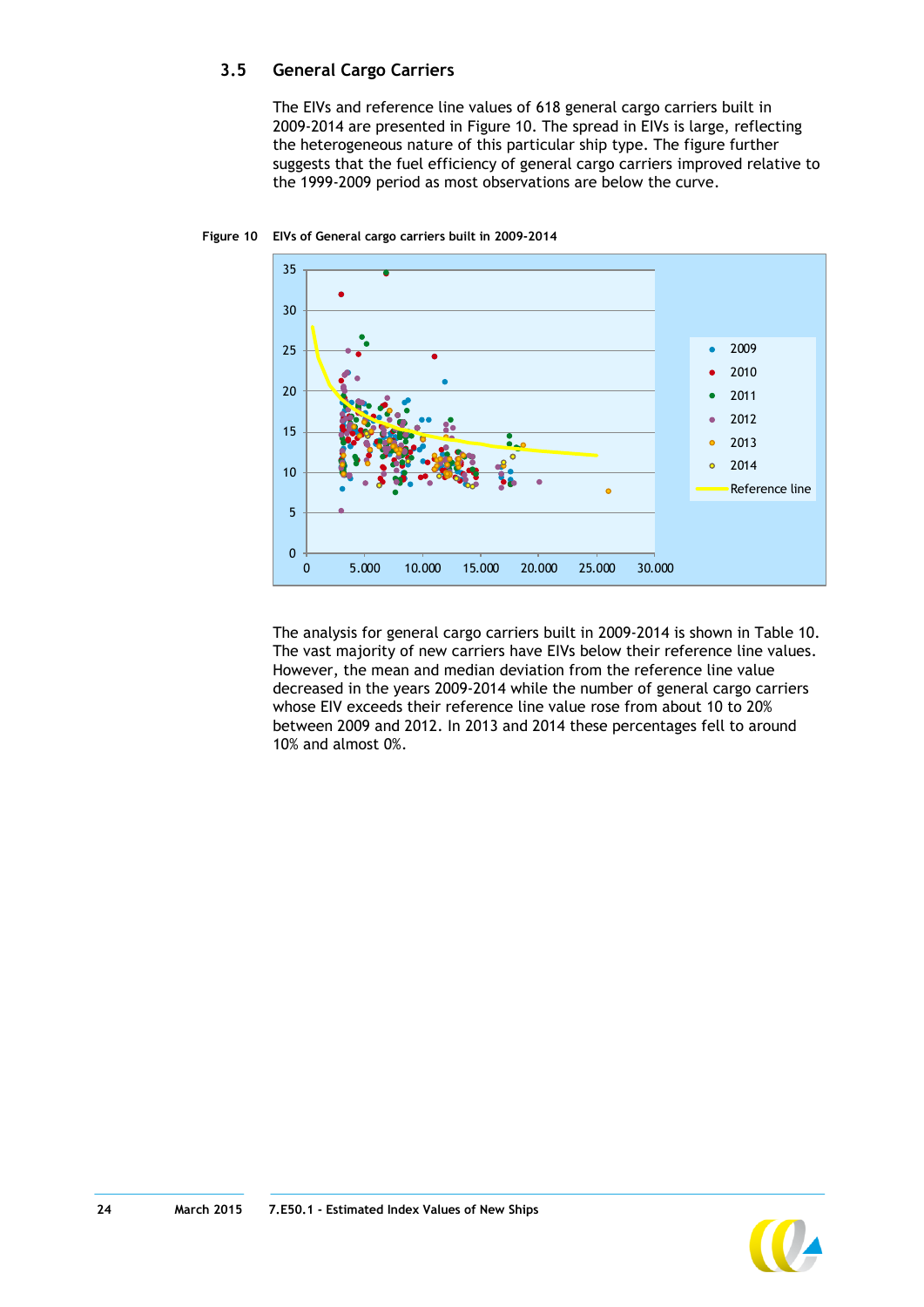<span id="page-24-1"></span>**Table 10 Analytics for General cargo carriers 2009-2014**

|            |                 | 2009-<br>2014 | 2009   | 2010   | 2011   | 2012   | 2013   | 2014   |
|------------|-----------------|---------------|--------|--------|--------|--------|--------|--------|
| <b>EIV</b> | Mean            | 13.6          | 13.3   | 14.2   | 13.9   | 13.7   | 12.5   | 11.0   |
| %deviation | Mean            | $-19%$        | $-27%$ | $-15%$ | $-15%$ | $-17%$ | $-22%$ | $-34%$ |
| from       | Median          | $-19%$        | $-25%$ | $-18%$ | $-17%$ | $-17%$ | $-20%$ | $-28%$ |
| reference  | Standard        | 29%           | 28%    | 33%    | 31%    | 23%    | 17%    | 21%    |
| line       | deviation       |               |        |        |        |        |        |        |
| Number of  | Total number    | 618           | 141    | 147    | 137    | 121    | 58     | 14     |
| ships      |                 |               |        |        |        |        |        |        |
|            | With EIVs under | 83%           | 89%    | 82%    | 78%    | 78%    | 91%    | 100%   |
|            | reference       |               |        |        |        |        |        |        |
|            | line (in $\%$ ) |               |        |        |        |        |        |        |
|            | With EIVs 10%   | 67%           | 74%    | 62%    | 62%    | 63%    | 81%    | 79%    |
|            | under reference |               |        |        |        |        |        |        |
|            | line (in $\%$ ) |               |        |        |        |        |        |        |
|            | With EIVs 15%   | 57%           | 65%    | 59%    | 52%    | 49%    | 66%    | 50%    |
|            | under reference |               |        |        |        |        |        |        |
|            | line (in $\%$ ) |               |        |        |        |        |        |        |
|            | With EIVs 30%   | 24%           | 33%    | 22%    | 20%    | 22%    | 22%    | 43%    |
|            | under reference |               |        |        |        |        |        |        |
|            | line (in $\%$ ) |               |        |        |        |        |        |        |

#### <span id="page-24-0"></span>**3.6 Combination Carriers**

The EIVs and reference line values of 674 combination carriers built in 2009- 2014 are presented in [Figure 11.](#page-24-2) Like general cargo carriers, combination carriers are clearly a heterogeneous ship type. The chart suggests that the fuel efficiency of combination carriers has not improved appreciably over time.



<span id="page-24-2"></span>**Figure 11 EIVs of Combination carriers built in 2009-2014**

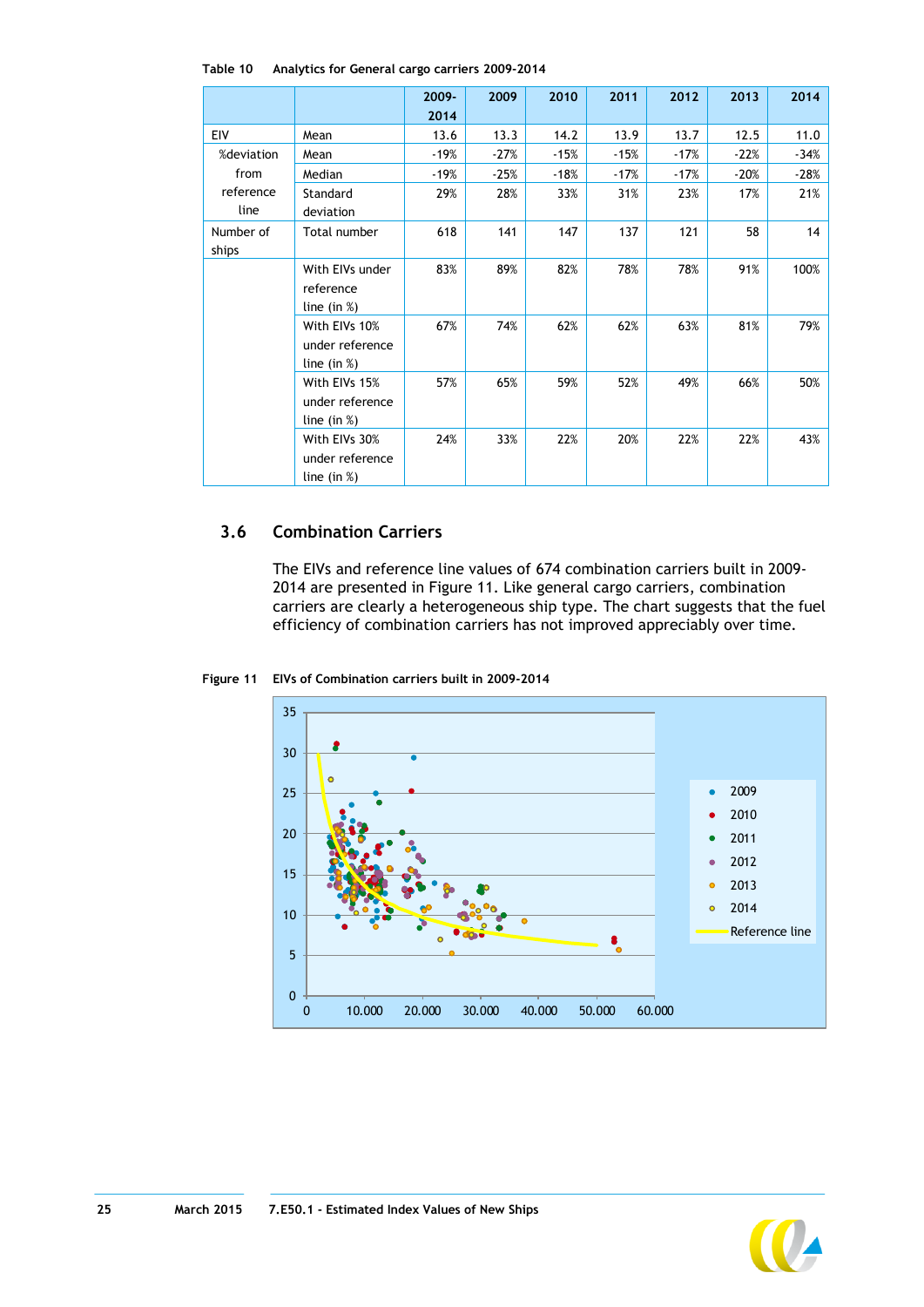The analytics for combination carriers built in 2009-2014 in [Table 11](#page-25-1) confirm this. About 60% of combination carriers built since 2009 have EIVs above their reference line values. It would also seem that ships built in 2009 have a better fuel efficiency performance than ships built after that year. A sizable fraction of combination carriers have EIVs that deviate far from the reference line, both above and below the line.

|            |                 | $2009 -$<br>2014 | 2009 | 2010  | 2011 | 2012 | 2013 | 2014 |
|------------|-----------------|------------------|------|-------|------|------|------|------|
| EIV        | Mean            | 14,3             | 15,0 | 14, 4 | 14,7 | 13,7 | 12,8 | 14,4 |
| %deviation | Mean            | 8%               | 5%   | 11%   | 9%   | 6%   | 11%  | 17%  |
| from       | Median          | 8%               | 4%   | 7%    | 7%   | 9%   | 11%  | 19%  |
| reference  | Standard        | 24%              | 25%  | 25%   | 21%  | 22%  | 29%  | 22%  |
| line       | deviation       |                  |      |       |      |      |      |      |
| Number of  | Total number    | 674              | 142  | 140   | 168  | 134  | 74   | 16   |
| ships      |                 |                  |      |       |      |      |      |      |
|            | With EIVs under | 37%              | 39%  | 35%   | 35%  | 38%  | 39%  | 25%  |
|            | reference       |                  |      |       |      |      |      |      |
|            | line (in $\%$ ) |                  |      |       |      |      |      |      |
|            | With EIVs 10%   | 18%              | 20%  | 11%   | 18%  | 23%  | 20%  | 19%  |
|            | under reference |                  |      |       |      |      |      |      |
|            | line (in $\%$ ) |                  |      |       |      |      |      |      |
|            | With EIVs 20%   | 8%               | 10%  | 4%    | 5%   | 10%  | 11%  | 13%  |
|            | under reference |                  |      |       |      |      |      |      |
|            | line (in $\%$ ) |                  |      |       |      |      |      |      |
|            | With EIVs 30%   | 2%               | 4%   | 1%    | 0%   | 4%   | 3%   | 0%   |
|            | under reference |                  |      |       |      |      |      |      |
|            | line (in $\%$ ) |                  |      |       |      |      |      |      |

#### <span id="page-25-1"></span>**Table 11 Analytics for combination carriers 2009-2014**

#### <span id="page-25-0"></span>**3.7 Adjustment of the results for specific fuel consumption**

Clarksons' database further contains the specific fuel consumption of the main engine for 7,992 vessels (87% of the 9,179 ships built between 2009 and 2014 that were analysed in this Chapter). The average specific fuel consumption for these ships is close to 175 g/kWh, which is much lower than the constant value of 190 g/kWh set by MEPC.215(63) (MEPC, 2012) for calculating the EIV. In the preceding sections, we have consistently used the 190 g/kWh in order to establish a trend.

In order to assess which share of ships is likely to meet the EEDI, it is relevant to use the actual value of the SFOC. Using this average fuel consumption value, 67% of vessels are able to meet the reference line value once actual fuel consumption is used in the calculation, whereas only 42% met this requirement with the value set at 190 g/kWh. This result indicates that the EEDI of ships is likely to be significantly better than the EIV.

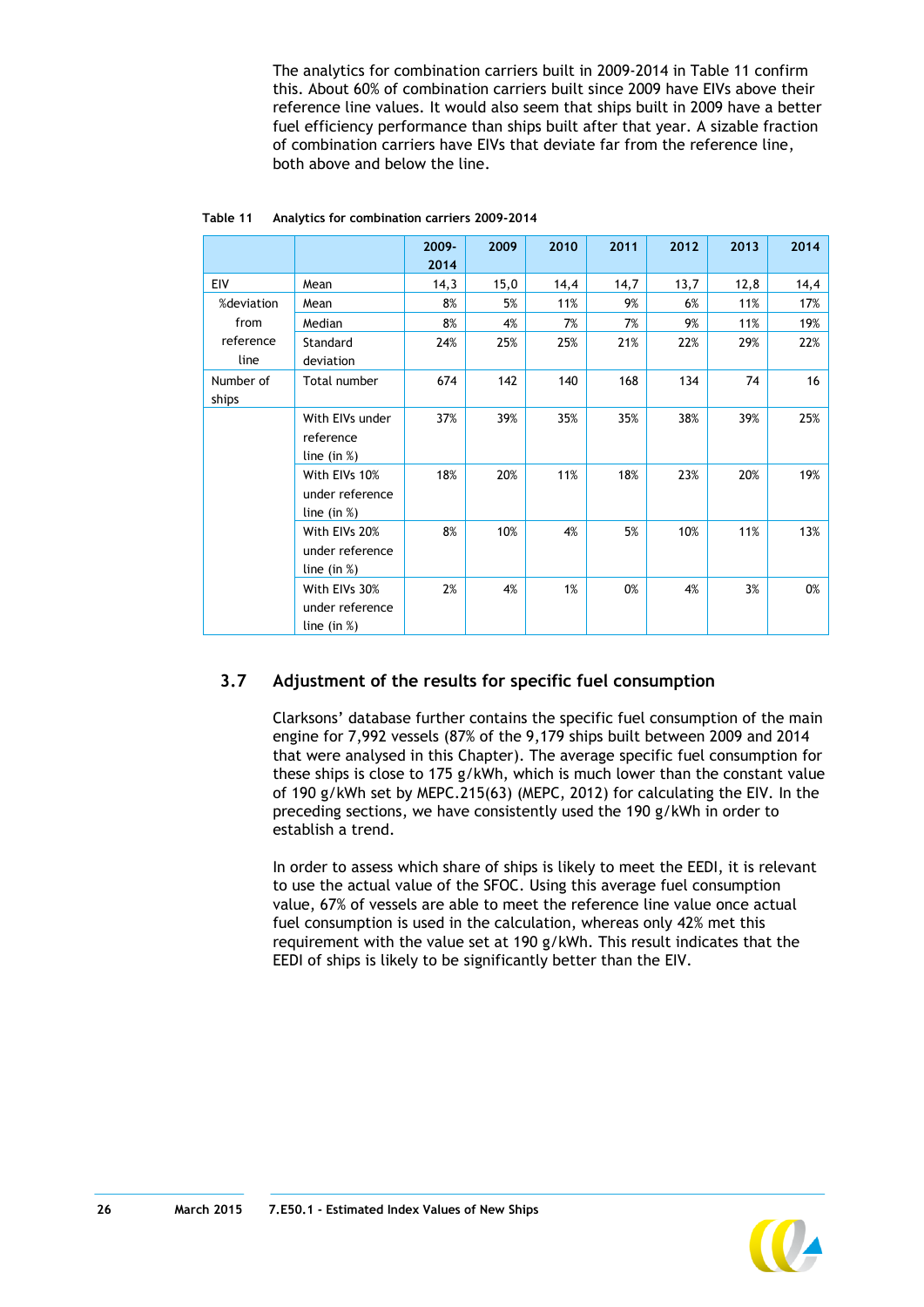



<span id="page-26-0"></span>**Figure 13 % of ships with EIVs above and below reference line value SFCME≈175 g/kWh**



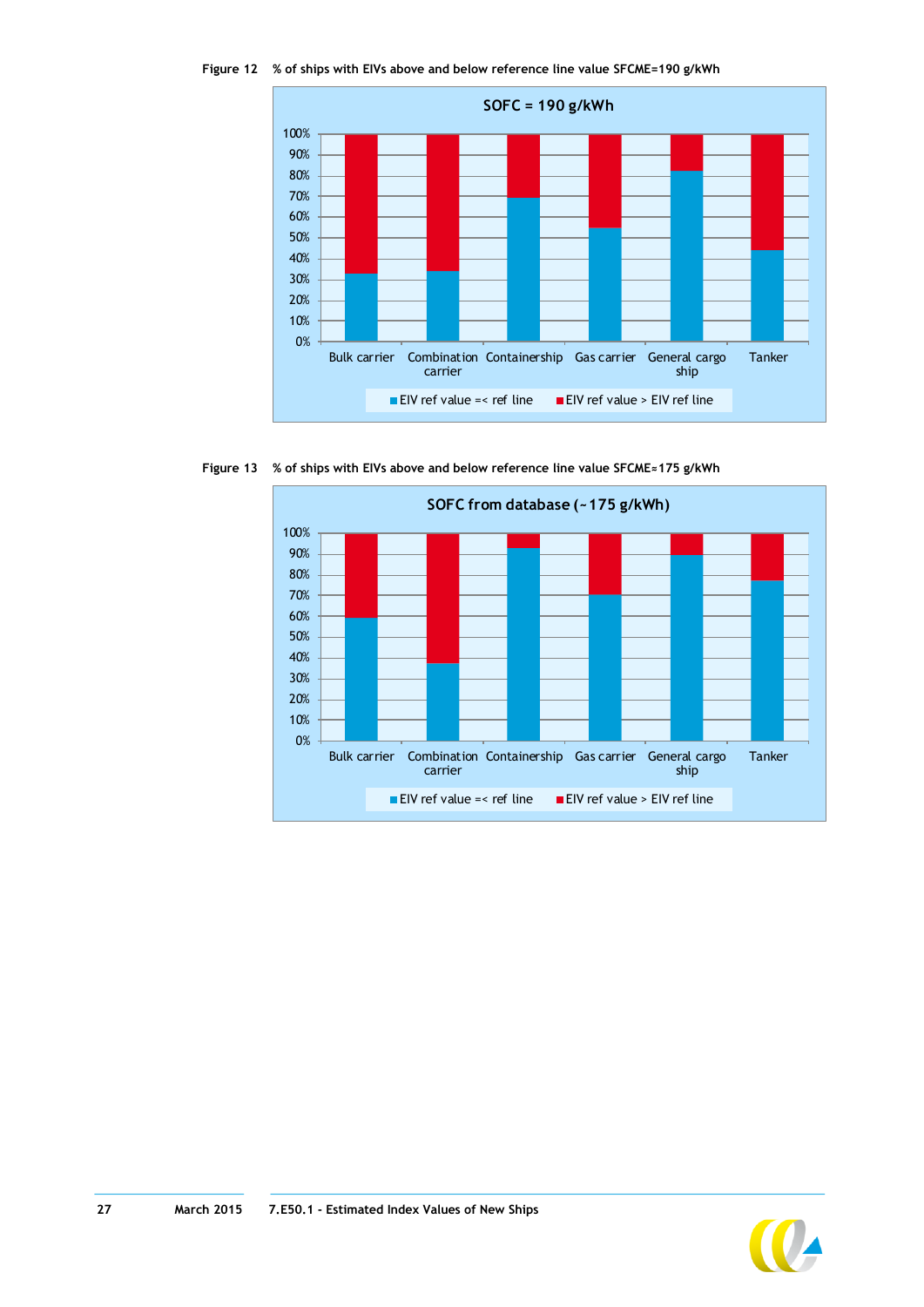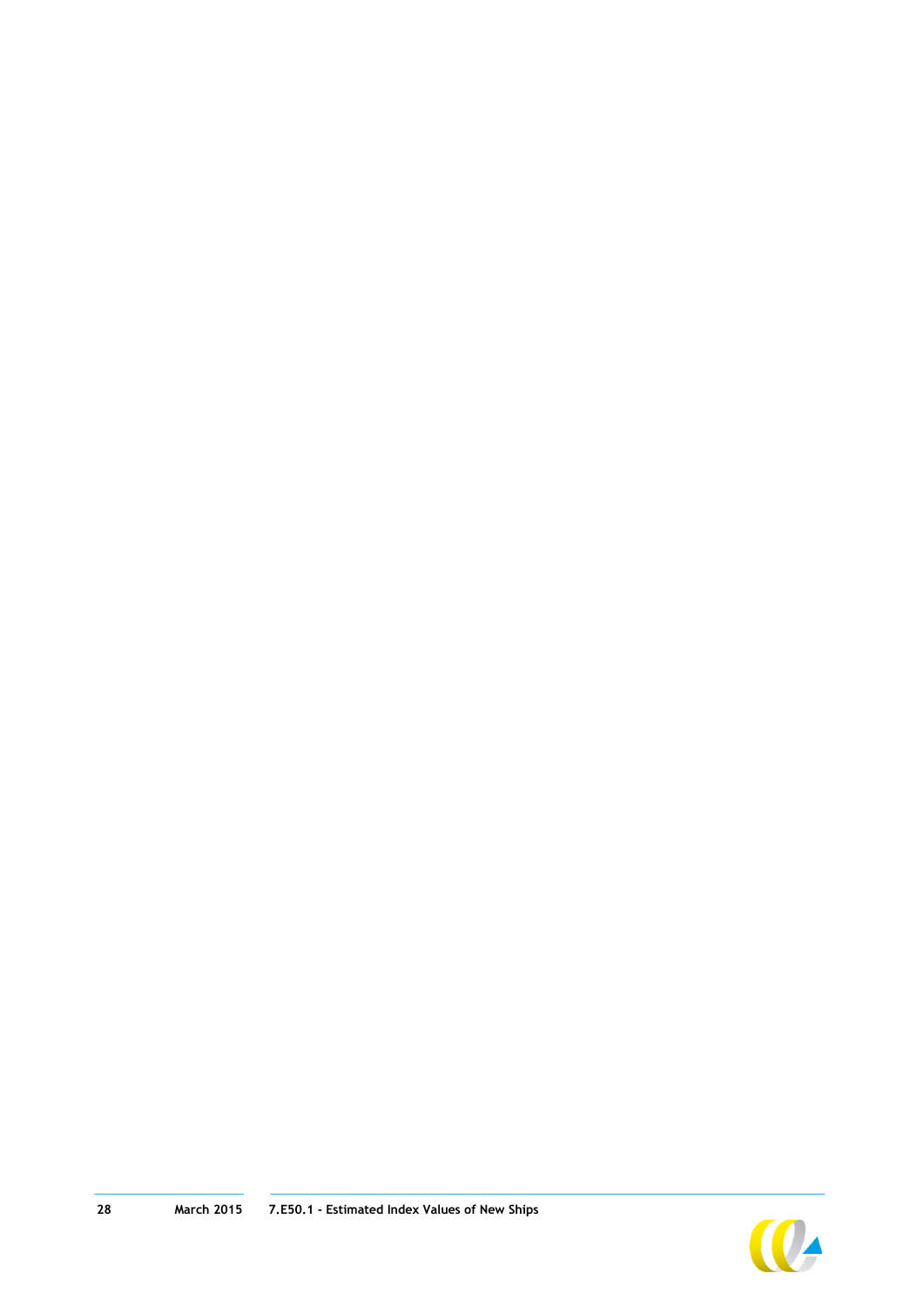# **Conclusions**

This study has analysed how the design efficiency of new ships has changed between 2009 – the first year that ship values were not included in the calculation of the EEDI reference line – and mid 2014 – the last year of data used for this study.

The analysis shows that container ships have improved their design efficiency since 2009, bulkers since 2013, and tankers possibly in 2014, although the sample of ships in that year was quite small. For all ship types, the majority of ships have an EIV below the reference line. Additionally, 25% of all new tankers and 61% of all new container ships have EIVs of at least 20% below the reference line. If one would take the actual specific fuel consumption of new engines into account, rather than the value prescribed in the EIV formula, the share of ships below the reference lines would be larger.

The EIV improvements have, for a number of size categories, coincided with increases in average design speed and decreases in main engine power. This suggests that hull or propulsion efficiency have been improved. These findings also suggest that, if design speeds were kept constant, even larger improvements in design efficiency would have been possible.

Our analysis indicates that the current and future EEDI limit values are achievable for all major ship types, as many ships in all size categories already meet and exceed them.

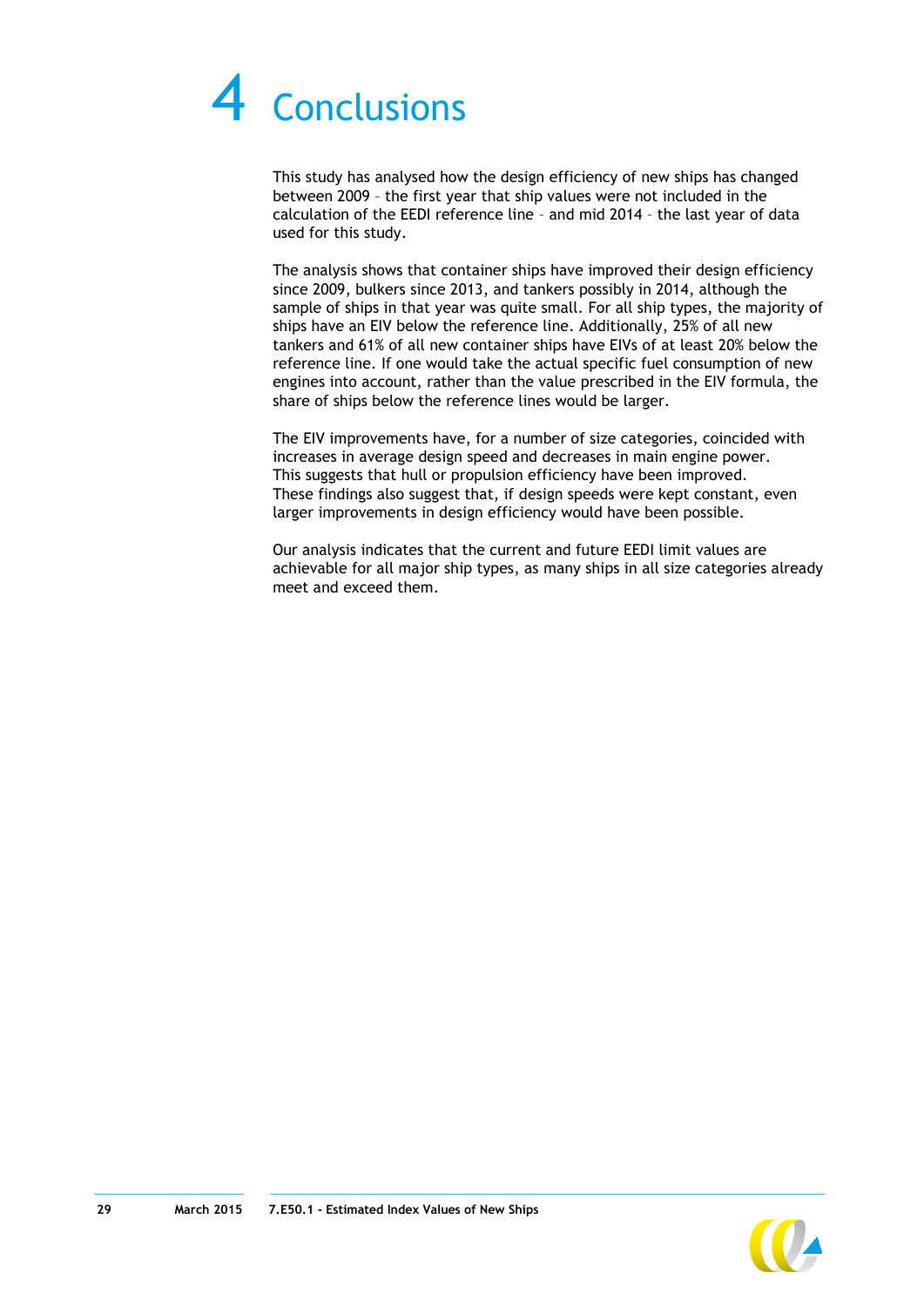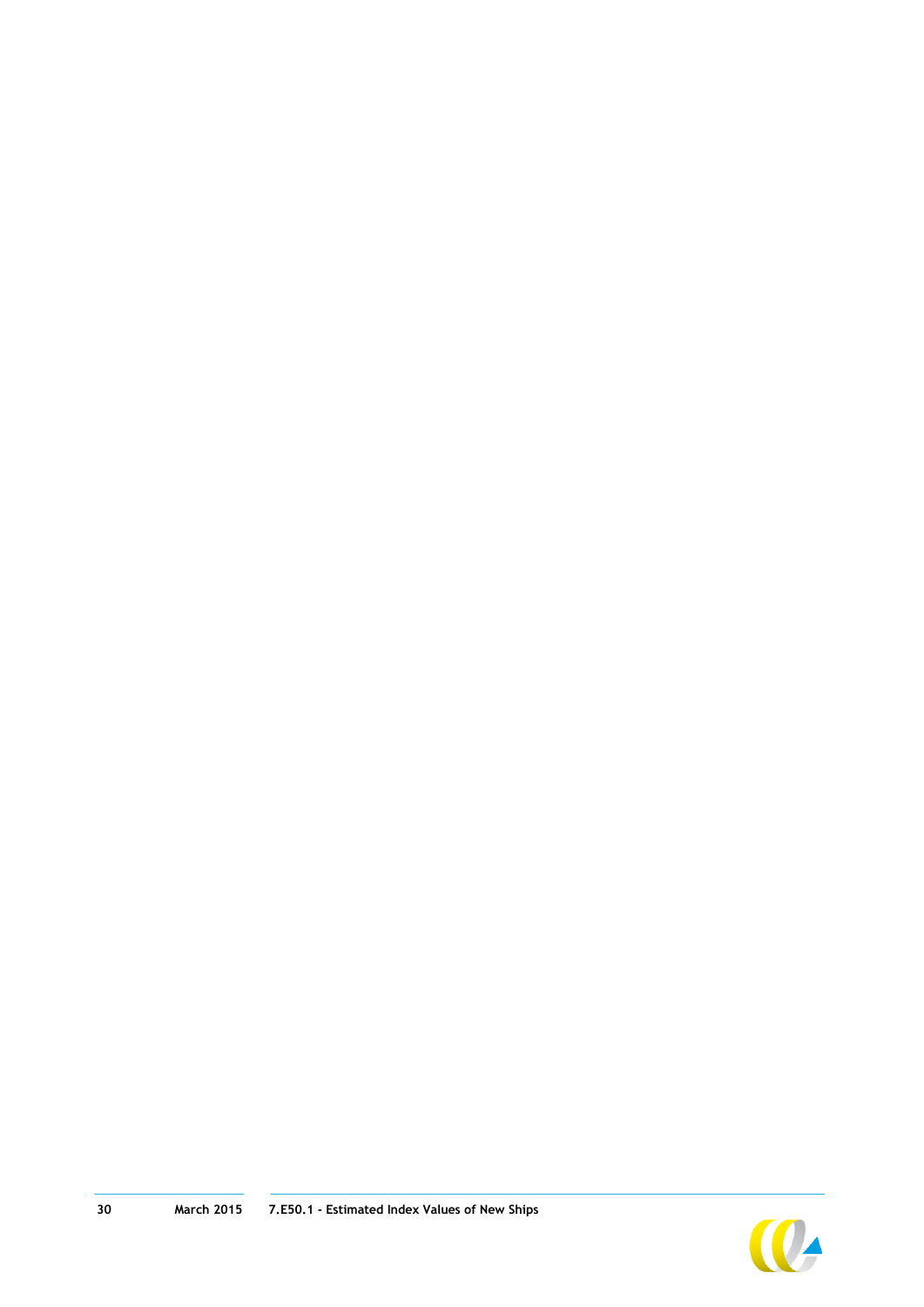# <span id="page-30-0"></span>5 Bibliography

Buhaug, Ø., Corbett, J., Endresen, Ø. & et al., 2009. *Second IMO Study 2009,*  London: IMO.

IMO, 2014. *Air Pollution and Energy efficiency : EEDI database – Review of status of technological development, (MEPC 67/INF.4,* s.l.: Marine Environment Protection Committee (MEPC).

MEPC, 2011. *Amendments to the annex of the protocol of 1997 to amend the International Convention for the prevention of pollution from ships, 1973, as modified by the protocal of 1978 relating thereto MEPC 203(62),* s.l.: The Marine Environment Protection Committee (MEPC).

<span id="page-30-1"></span>MEPC, 2012. *Guidelines for Calculation of Reference Lines for use with the Energy Efficiency Design Index (EEDI) MEPC 215(63),* s.l.: Marine Environment Protection Agency (MEPC).

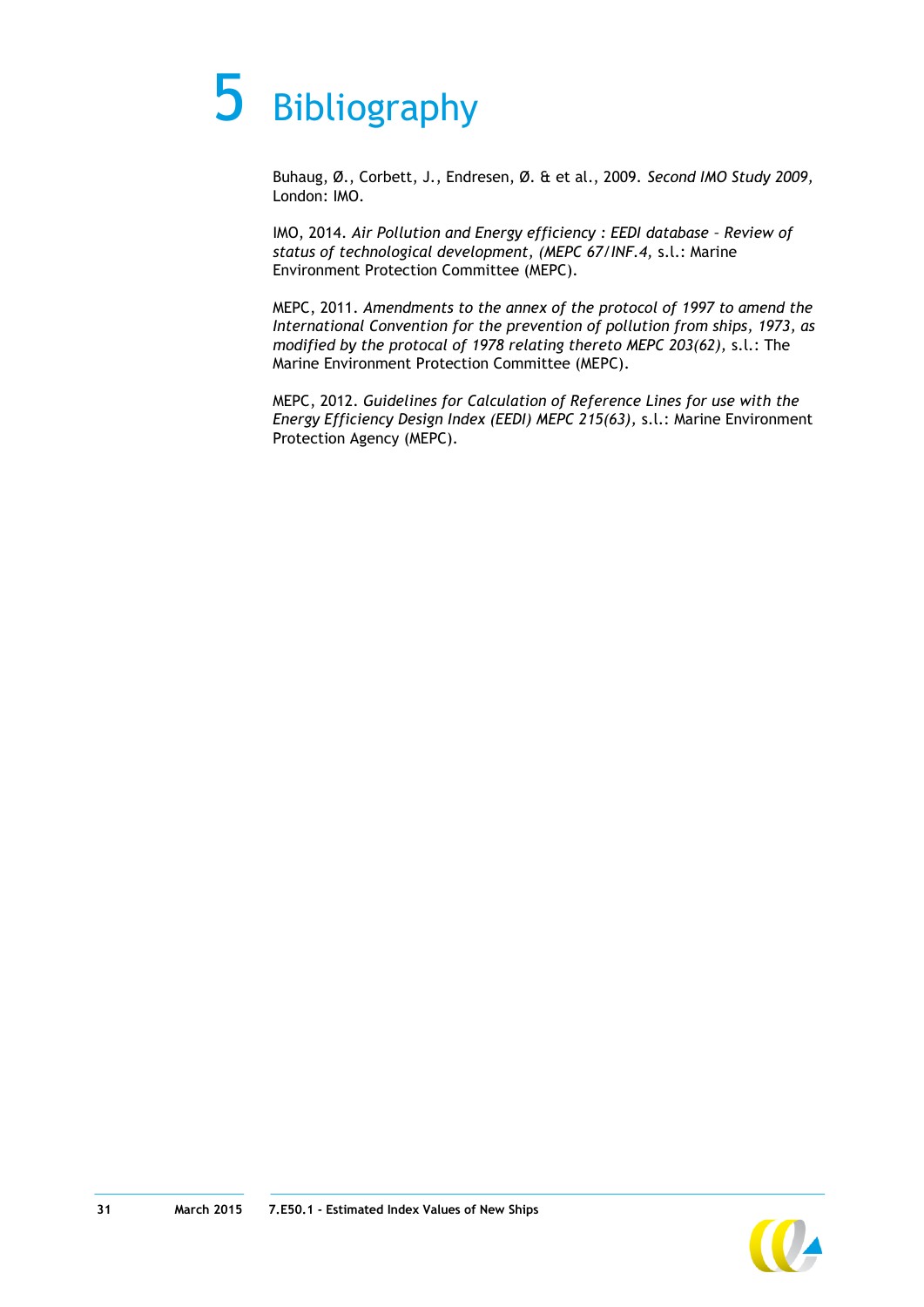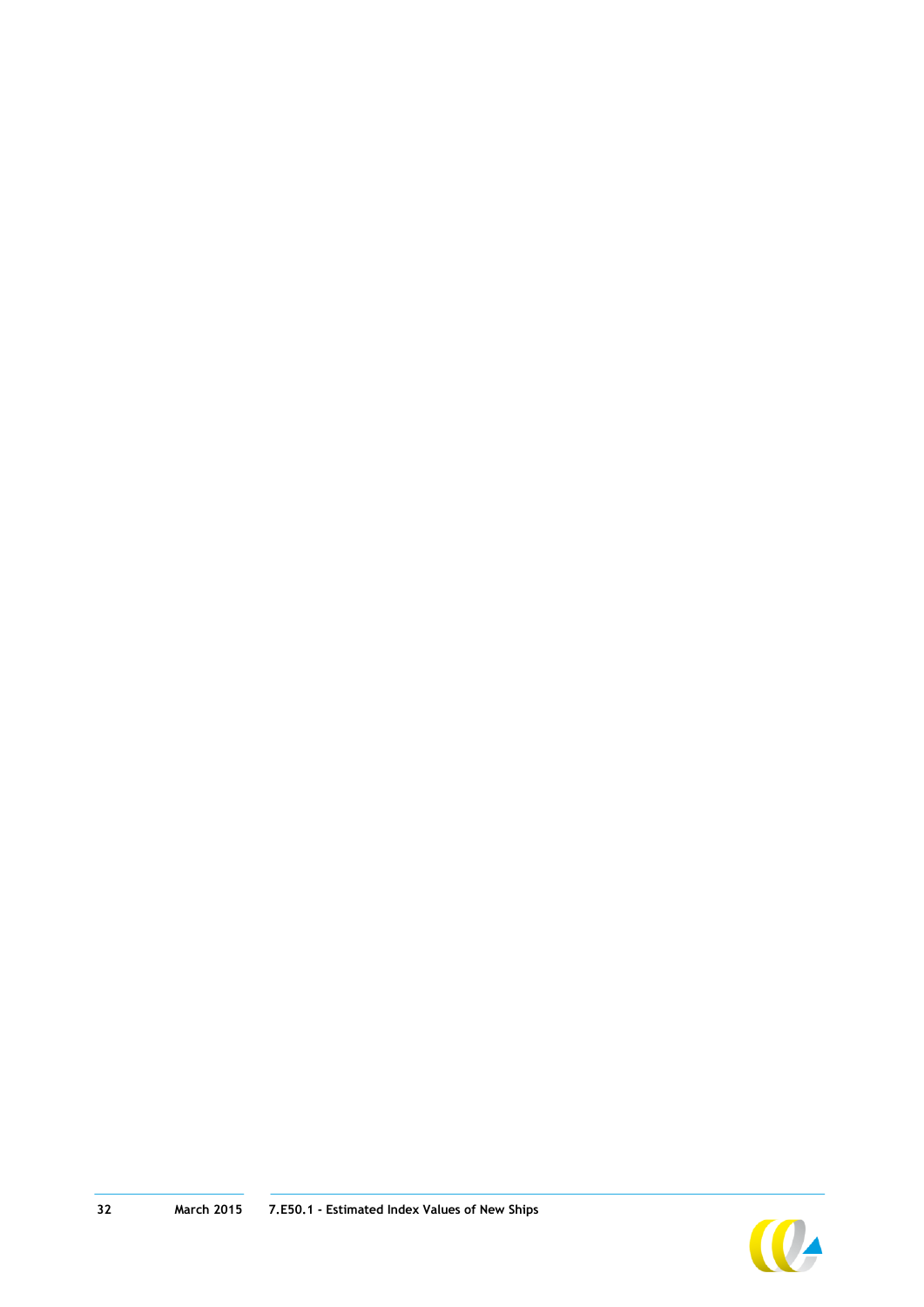## Annex A Data

Data on ship type, design speed, capacity, launch year, ice-class and propulsion power has been gathered from Clarkson Research World Fleet Register. In conformity with reference line calculations (MEPC.215(63) (MEPC, 2012), only ships of 400 GT or above are included in the dataset. Ships with zero or missing data on power, reference speed and/or capacity have been deleted. Speed was adjusted for one ship, dead weight tonnage for seven ships on the basis of other sources. Two ships with very low engine power were omitted. Thirteen outliers turned out to be ship types not included in the reference line calculations. These were omitted as well.

The number of vessels of the six IHSF ship types included in the calculation of reference lines built in the period 2009-2014is 9,786 of which 9,179 are included in the dataset. Of these, 1,842 (20%) were built in 2009, 2,070 (23%) in 2010, 1,978 (22%) in 2011, 1,729 (19%) in 2012, 1,137 (12%) in 2013 and 423 (5%) in 2014. Bulk carriers account for 4,483 (45%), gas carriers for 259 (2%), tankers for 1.983 (24%), containerships for 1,162 (13%), combination carriers for 674 (8%) and general cargo ships for 618 (8%) of observations in the dataset.

<span id="page-32-0"></span>



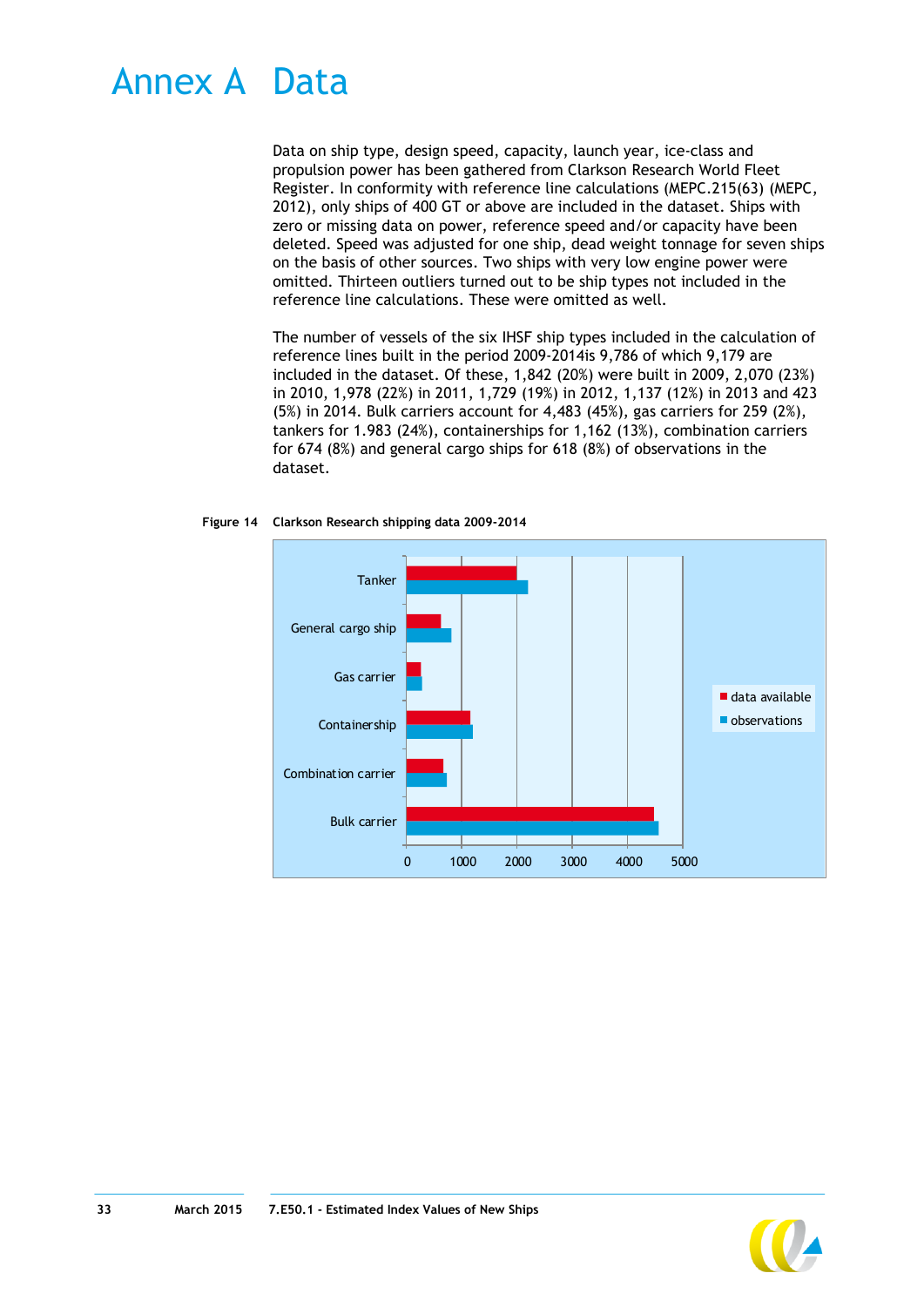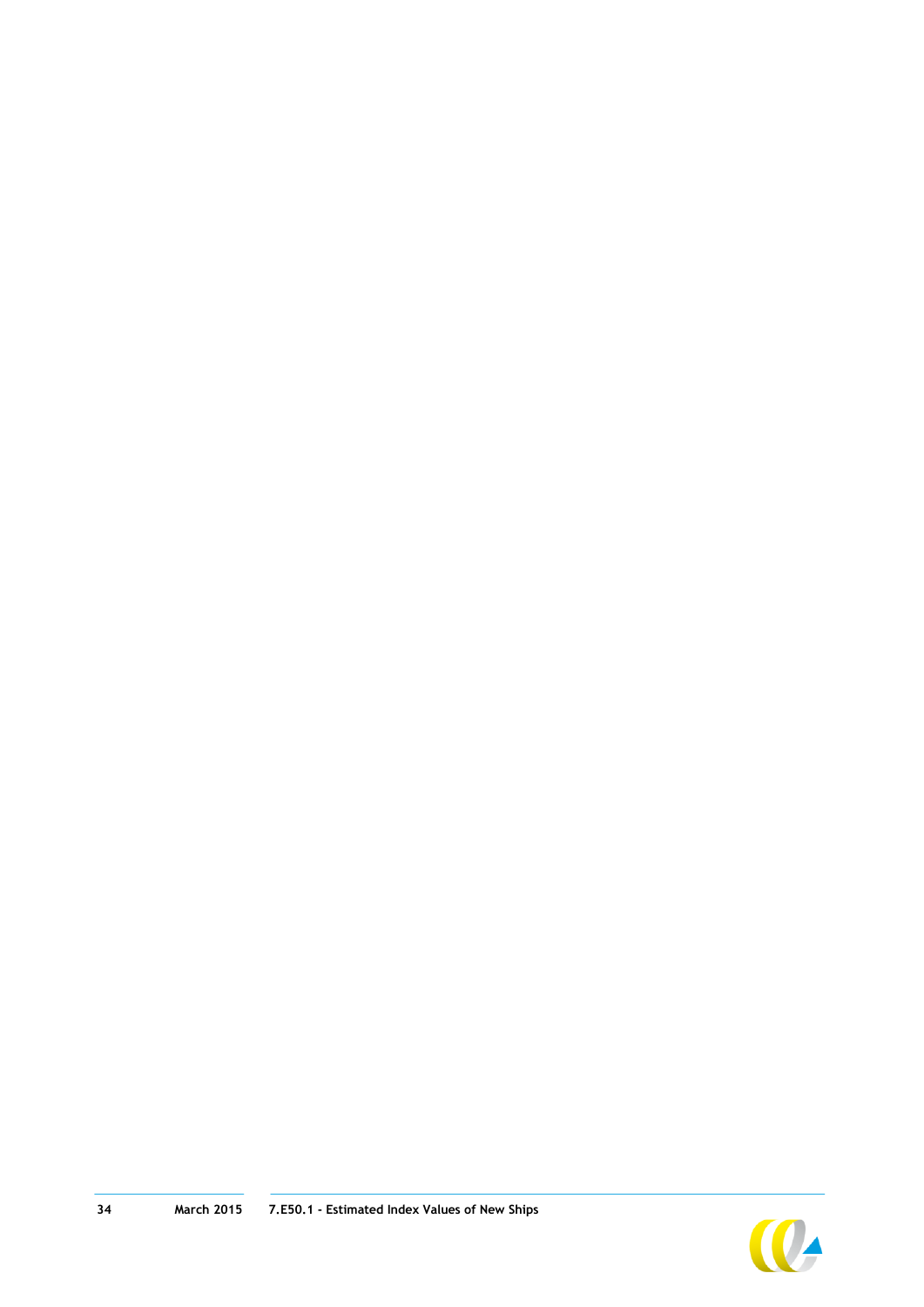## Annex B Analytics for bulkers, tankers, containerships based on SOFC

|  |  | Table 12 Analytics for Bulkers 2009-2014 |
|--|--|------------------------------------------|
|--|--|------------------------------------------|

|            |                 | 2009- | 2009 | 2010 | 2011  | 2012 | 2013  | 2014  |
|------------|-----------------|-------|------|------|-------|------|-------|-------|
|            |                 | 2014  |      |      |       |      |       |       |
| <b>EIV</b> | Mean            | 5.0   | 5.1  | 5.0  | 5.0   | 5.0  | 4.7   | 4.5   |
| %deviation | Mean            | 6%    | 7%   | 7%   | 8%    | 7%   | 1%    | $-2%$ |
| from       | Median          | 5%    | 6%   | 6%   | 7%    | 5%   | $-1%$ | $-6%$ |
| reference  | Standard        | 16%   | 14%  | 14%  | 15%   | 18%  | 17%   | 22%   |
| line       | deviation       |       |      |      |       |      |       |       |
| Number of  | Total number    | 4,326 | 522  | 939  | 1,077 | 993  | 590   | 205   |
| ships      |                 |       |      |      |       |      |       |       |
|            | With EIVs under | 59%   | 56%  | 60%  | 54%   | 57%  | 70%   | 79%   |
|            | reference       |       |      |      |       |      |       |       |
|            | line (in $\%$ ) |       |      |      |       |      |       |       |
|            | With EIVs 10%   | 23%   | 19%  | 14%  | 14%   | 24%  | 47%   | 58%   |
|            | under reference |       |      |      |       |      |       |       |
|            | line (in $\%$ ) |       |      |      |       |      |       |       |
|            | With EIVs 20%   | 7%    | 3%   | 2%   | 4%    | 7%   | 18%   | 25%   |
|            | under reference |       |      |      |       |      |       |       |
|            | line (in $\%$ ) |       |      |      |       |      |       |       |
|            | With EIVs 30%   | 1%    | 0%   | 0%   | 0%    | 1%   | 2%    | 3%    |
|            | under reference |       |      |      |       |      |       |       |
|            | line (in $\%$ ) |       |      |      |       |      |       |       |

|            |                 | $2009 -$<br>2014 | 2009 | 2010 | 2011 | 2012 | 2013  | 2014   |
|------------|-----------------|------------------|------|------|------|------|-------|--------|
| EIV        | Mean            | 7.5              | 7.5  | 7.5  | 7.3  | 8.2  | 7.6   | 6.5    |
| %deviation | Mean            | 2%               | 5%   | 2%   | 3%   | 0%   | $-2%$ | $-14%$ |
| from       | Median          | 1%               | 2%   | 1%   | 1%   | 1%   | 0%    | $-13%$ |
| reference  | Standard        | 20%              | 21%  | 17%  | 23%  | 17%  | 12%   | 30%    |
| line       | deviation       |                  |      |      |      |      |       |        |
| Number of  | Total number    | 1,632            | 572  | 439  | 297  | 167  | 119   | 38     |
| ships      |                 |                  |      |      |      |      |       |        |
|            | With EIVs under | 77%              | 74%  | 76%  | 74%  | 87%  | 89%   | 89%    |
|            | reference       |                  |      |      |      |      |       |        |
|            | line (in $\%$ ) |                  |      |      |      |      |       |        |
|            | With EIVs 10%   | 33%              | 33%  | 34%  | 32%  | 28%  | 35%   | 68%    |
|            | under reference |                  |      |      |      |      |       |        |
|            | line (in $%$ )  |                  |      |      |      |      |       |        |
|            | With EIVs 20%   | 7%               | 5%   | 5%   | 5%   | 7%   | 10%   | 53%    |
|            | under reference |                  |      |      |      |      |       |        |
|            | line (in $\%$ ) |                  |      |      |      |      |       |        |
|            | With EIVs 30%   | 2%               | 0%   | 1%   | 1%   | 1%   | 3%    | 26%    |
|            | under reference |                  |      |      |      |      |       |        |
|            | line (in $\%$ ) |                  |      |      |      |      |       |        |